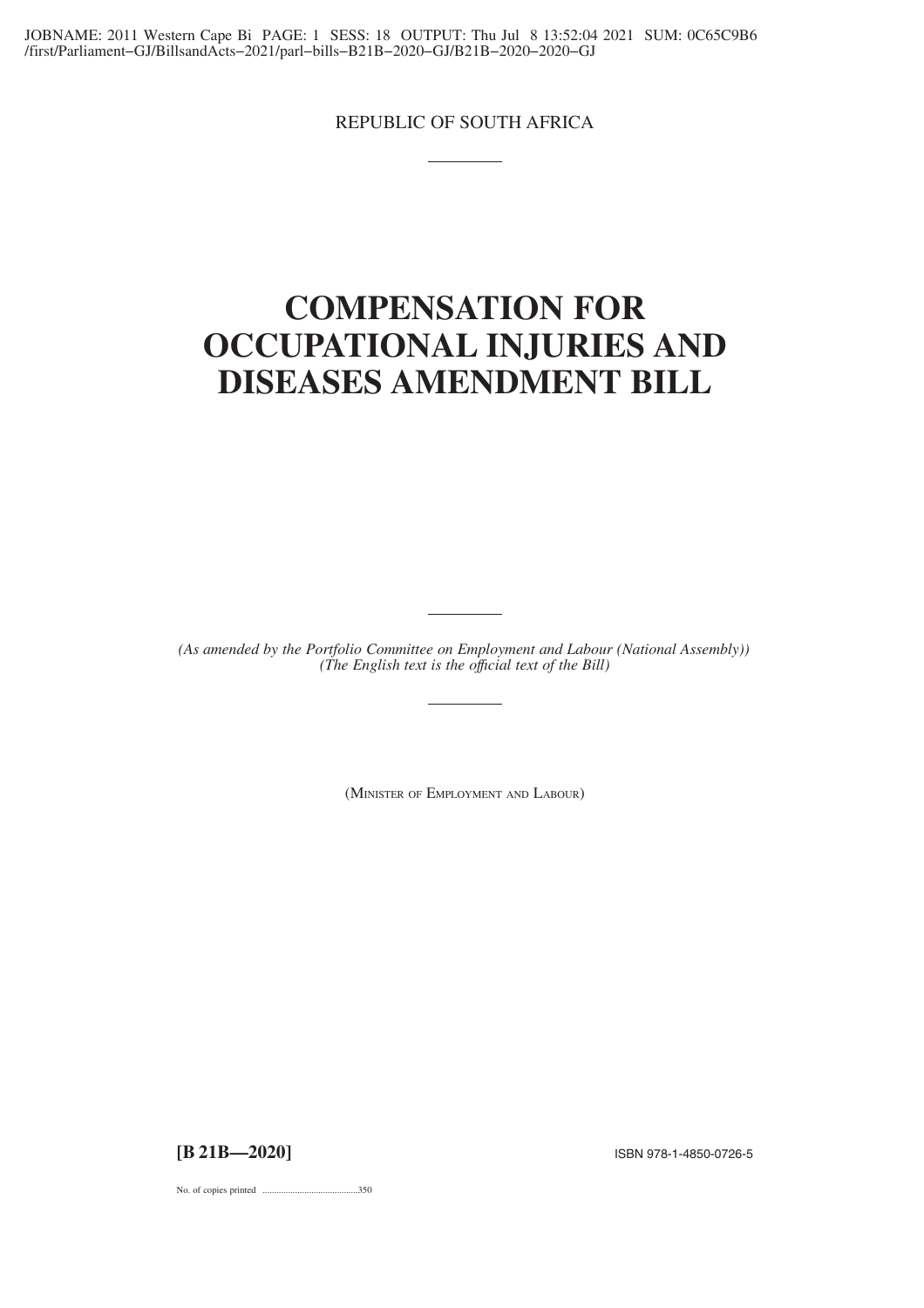$\mathfrak{D}$ 

#### **GENERAL EXPLANATORY NOTE:**

|  | Words in bold type in square brackets indicate omissions from<br>existing enactments. |                                                                                   |  |  |  |  |  |  |
|--|---------------------------------------------------------------------------------------|-----------------------------------------------------------------------------------|--|--|--|--|--|--|
|  |                                                                                       | Words underlined with a solid line indicate insertions in<br>existing enactments. |  |  |  |  |  |  |

# **BILL**

**To amend the Compensation for Occupational Injuries and Diseases Act, 1993, so as to amend, substitute, insert, delete and repeal certain definitions and sections; to provide for matters pertaining to the Board and its members; to provide for the Commissioner to perform certain functions that were previously performed by the Director-General; to further provide for matters pertaining to the rehabilitation, re-integration and return to work of occupationally injured and diseased employees; to regulate the use of health care services; to provide for the Commissioner to review pension claims or awards; to provide for administrative penalties; to regulate compliance and enforcement and to provide for matters connected therewith.**

**BE IT ENACTED** by the Parliament of the Republic of South Africa, as follows:-

# **Amendment of section 1 of Act 130 of 1993, as amended by section 1 of Act 61 of 1997**

**1.** Section 1 of the Compensation for Occupational Injuries and Diseases Act, 1993 (hereinafter referred to as the principal Act) is hereby amended— 5

- *(a)* by the substitution for the definition of ''accident'' of the following definition: '' **'accident'** means an **[accident]** incident or occurrence arising out of and in the course of an employee's employment and resulting in a personal injury, illness, occupational disease or the death of the 10 employee;";
- *(b)* by the substitution for the definition of ''actuary'' of the following definition: '' **'actuary'** means any Fellow of an institute, faculty, society or chapter of actuaries approved by the **[Minister]** Actuarial Society of South Africa;";
- *(c)* by the substitution for the definition of ''assessment'' of the following definition:

'' **'assessment'** means an assessment made in terms of section 83 or an assessment of disablement in terms of sections 47 and 49, or an assessment of an employee in relation to rehabilitation in terms of section 20 70A of this Act, depending on the context;'';

- *(d)* by the deletion of the definition ''chiropractor'';
- *(e)* by the substitution for the definition of ''compensation'' of the following definition:

'' **'compensation'** means compensation for employees and their dependents in terms of this Act, and, where applicable, includes medical **[aid** 25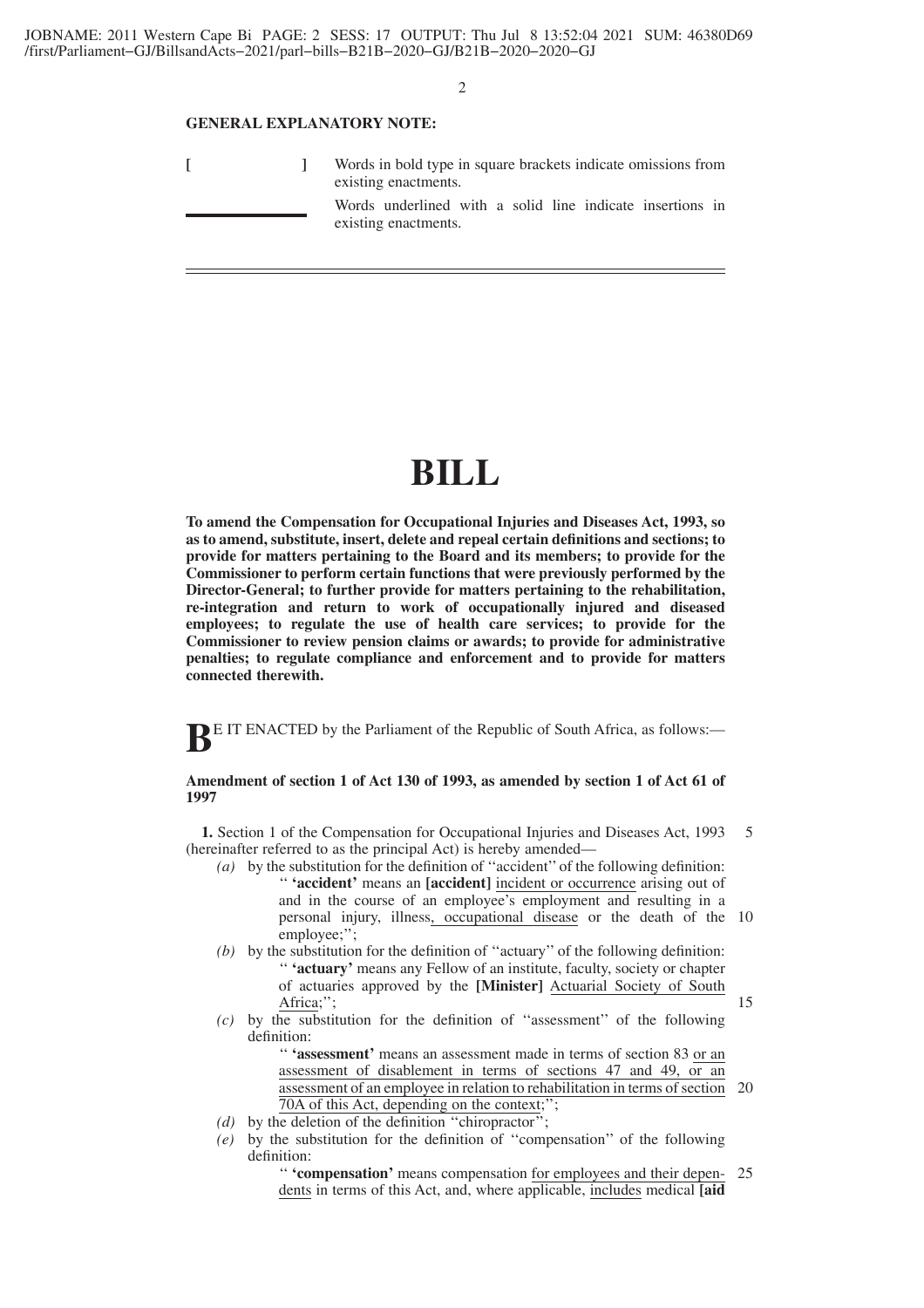**or payment of the cost of such medical aid]** costs or constant attendance care allowance and funeral costs;'';

*(f)* by the substitution for the definition of ''dependent of an employee'' of the following definition:

#### '' **'dependant of an employee'** means—

5

- *(a)* a widow or widower who at the time of the employee's death was a life partner of the employee or who was married to the employee according to civil law, civil union, customary law or any other marriage recognised in terms of any other law;
- **[***(b)* **a widow or widower who at the time of the employee's death** 10 **was a party to a marriage to the employee according to indigenous law and custom, if neither the husband nor the wife was a party to a subsisting civil marriage;]**
- *(c)* if there is no widow or widower referred to in paragraph  $(a)$  [or  $(b)$ ], a person with whom the employee was at the time of the employee's 15 death living as husband and wife;
- *(d)* a child under the age of 18 years of the employee or of his or her spouse, and includes a posthumous child, step-child, an adopted child and a child born out of wedlock;
- *(e)* a child over the age of 18 years, but below the age of 25 years if the 20 child is still receiving tertiary education, of the employee or his or her spouse, and includes a **[parent or any person who in the opinion of the Director-General was acting in the place of a parent, a brother, a sister, a half-brother or half-sister, a grandparent or a grandchild of]** posthumous child, step-child, an 25 adopted child and a child born out of wedlock, who is a learner or who is wholly or partly financially dependent on the employee**[,]**; and
- *(f)* a child who is 25 years old or older, a parent, a brother, a sister, a half-brother or half-sister, a grandparent, a grandchild or any other 30 person,

and who was in the opinion of the **[Director-General]** Commissioner at the time of the employee's death wholly or partly financially dependent on the employee: Provided there is no widow or widower as referred to in paragraph *(a)* or a person as referred to in paragraphs *(c)* and *(e)* or a child as referred to in paragraph *(d)*;''; 35

- *(g)* by the substitution for the definition of ''earnings'' of the following definition: '' **'earnings'**means the remuneration **[of an employee at the time of the accident or commencement of an occupational disease as calculated in terms of this]** as defined in paragraph 1 of the Fourth Schedule to the Income Tax Act, 1962 (Act No. 58 of 1962), but does not include any amount paid or payable to an employee— 40
	- *(a)* by way of any pension, superannuation allowance or retiring allowance; and
	- *(b)* which constitutes an amount contemplated in paragraphs *(a)*, *(c*A*)*, *(d)*, *(e)* or *(e*A*)* of the definition of ''gross income'' in section 1 of the Income Tax Act, 1962;''; 45
- *(h)* by the substitution in the definition of "employee" for paragraphs *(b)* to *(d)* of the following paragraphs respectively:
	- ''*(b)* a director or **[member of]** a **[body corporate]** legal person who has 50 entered into a contract of **[service]** employment or of apprenticeship or learnership with the **[body corporate]** legal person, in so far as he or she acts within the scope of his or her employment in terms of such contract or a person in receipt of or entitled to receive benefits in terms of this Act, irrespective of whether he or she is still 55 employed;
	- *(c)* a person provided by a **[labour broker]** temporary employment services against payment to a client for the rendering of a service or the performance of work, and for which service or work such person is paid by the **[labour broker]** temporary employment services; 60
	- *(d)* in the case of a deceased employee, his or her dependants, and in the case of an employee who is a person under disability, a curator acting on behalf of that employee,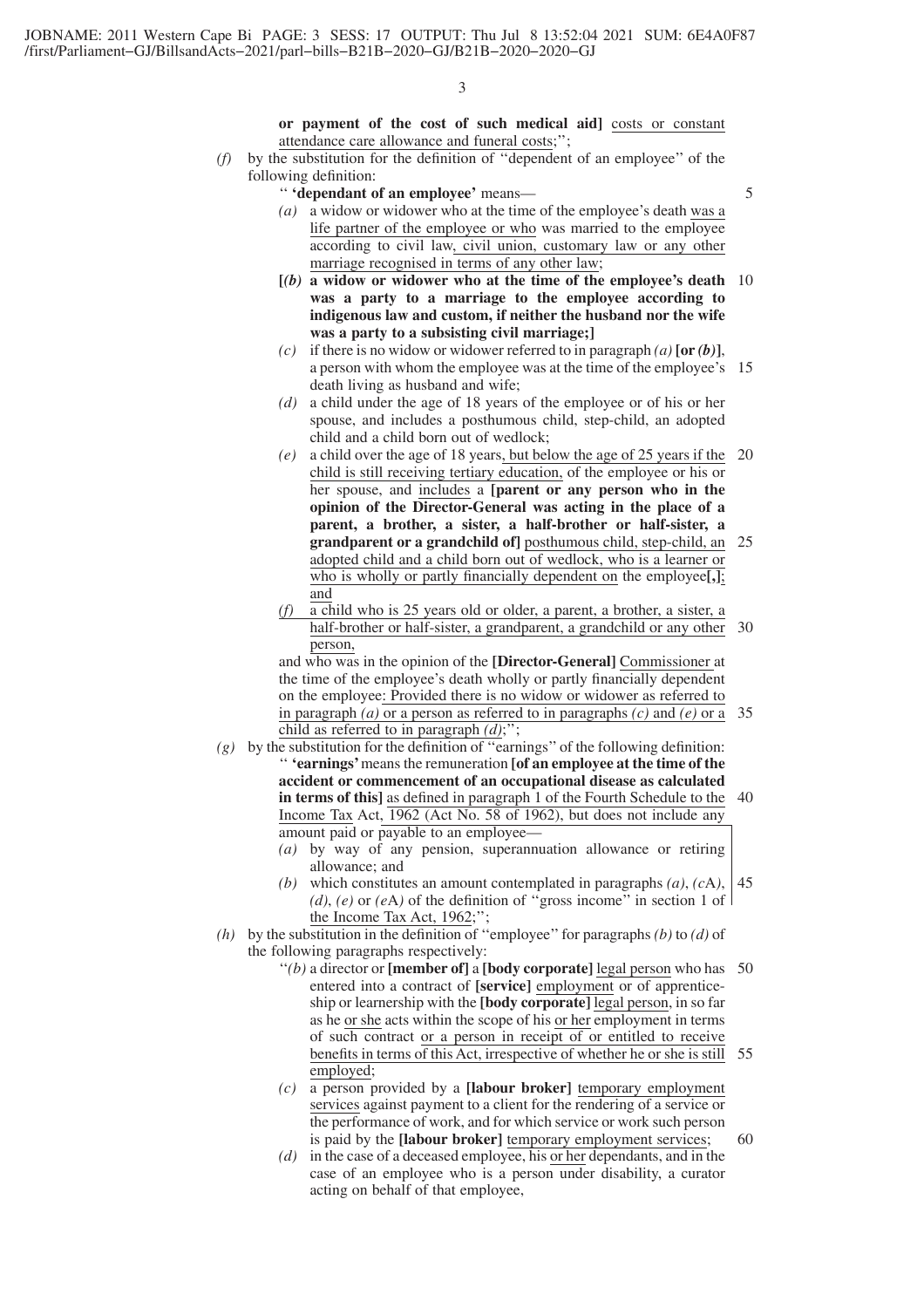but does not include—

- (i) a person, including a person in the employ of the State, performing military service or undergoing training referred to in the Defence Act, **[1957 (Act No. 44 of 1957)]** 2002 (Act No. 42 of 2002), and who is not a member of the Permanent Force of the South African Defence Force; 5
- (ii) a member of the Permanent Force of the South African Defence Force **[while on ''service in defence of the Republic'']** as defined in section 1 of the Defence Act, **[1957]** 2002;
- (iii) a member of the South African Police Force while employed in 10 terms of section 7 of the **[Police Act, 1958 (Act No. 7 of 1958, on ''service in defence of the Republic'' as defined in section 1 of the Defence Act, 1957]** South African Police Service Act, 1995 (Act No. 68 of 1995); and
- (iv) a person who contracts for the carrying out of work and himself 15 or herself engages other persons to perform such work;
- **[(v) a domestic employee employed as such in a private household;]**'';
- *(i)* by the substitution for the definition of ''employer'' of the following definition: 20

'' **'employer'**means any person or legal person, including the State, who employs an employee, and includes—

- *(a)* any person controlling the business of an employer;
- *(b)* if the services of an employee are lent or let or temporarily made available to some other person by **[his]** the employer, such 25 employer for such period as the employee works for that other person;
- *(c)* a **[labour broker]** temporary employment services who against payment provides a person to a client for the rendering of a service or the performance of work, and for which service or work such 30 person is paid by the **[labour broker]** temporary employment services;'
- *(j)* by the substitution for the definition of ''employer individually liable'' of the following definition:

'' **'employer individually liable'** means an employer who in terms of 35 section 84(1)*(a)* and *(b)* is exempt from paying assessments to the **[compensation fund]** Compensation Fund;'';

*(k)* by the substitution for the definition of ''employers' organization'' of the following definition:

> '' **'employers [organization] organisation'** means an employers' 40 **[organization]** organisation as defined in section **[1]** 213 of the Labour Relations Act, **[1956 (Act No. 28 of 1956)]** 1995 (Act No. 66 of 1995);'';

*(l)* by the substitution for the definition of ''financial year'' of the following definition:

> '' **'financial year'** means the period between the first day of **[March]** 45 April in any year and the last day of **[February]** March in the following year, both dates included'';

*(m)* by the insertion after the definition of ''financial year'' of the following definition:

> '' **'licensee'** means a legal person to whom a licence has been issued in 50 terms of section 30 of this Act;'';

- *(n)* by the deletion of the definition of ''mandator'';
- *(o)* by the insertion after the definition of ''Minister'' of the following definition: '' **'monthly pension'** means, where it appears in the relevant items in Schedule 4, a pension payable monthly during the lifetime of the employee or compensation payable to dependants when an employee dies as a result of occupational injury or disease or compensation for occupational disease or injury resulting in permanent disablement of more than 30 per cent;"; 55
- $(p)$  by the substitution for the definition of "occupational disease" of the  $60$ following definition:

'' **'occupational disease'** means any disease contemplated in section  $65(1)(a)$  or *(b)*, and includes post-traumatic stress disorder;";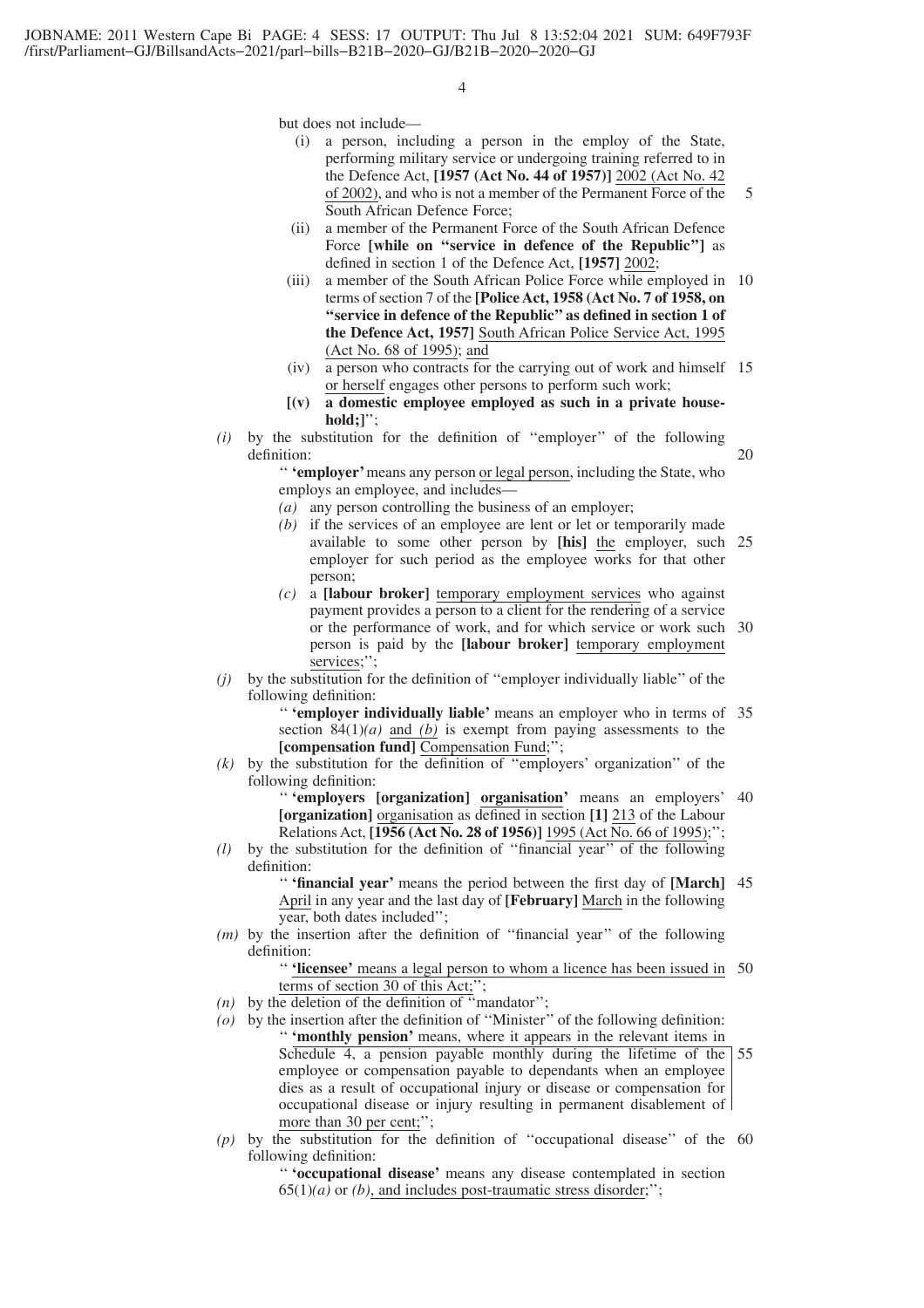- *(q)* by the deletion of the definition of ''person under disability'';
- *(r)* by the insertion after the definition of ''regulation'' of the following definitions:

'' **'rehabilitation'** means measures, services and facilities, also in the form of clinical, vocational and social rehabilitation provided for in Chapter VIIA of the Act, provided with a view to the reintegration of employees exposed to an occupational injury or disease, back into work and to enable them to attain and maintain where reasonable and practicable, maximum independence, full physical, mental, social and vocational ability, and full inclusion and participation in all aspects of 10 life;''; 5

**'remuneration'** means allowances, subsidies and other allowances as determined by the Minister;'';

# *(s)* by the substitution for the definition ''seaman'' of the following definition:

- "['seaman'] 'sea personnel' means an employee employed in any 15 capacity on board a ship by the owner or person in command of the ship;
- *(t)* by the deletion of the definition of ''serious and wilful misconduct'';
- *(u)* by the insertion after ''South African ship'' of the following definition: '' **'sub-contractor'** means a person referred to as a sub-contractor in section 89;"; and
	- 20
- (v) by the substitution for the definition of ''trade union'' of the following definition:

'' **'trade union'** means a trade union as defined in section **[1]** 213 of the Labour Relations Act, **[1956 (Act No. 28 of 1956)]** 1995 (Act No. 66 of 1995), and includes an employees' **[organization recognized by law** 25 **and functioning]** organisation;''.

# **Amendment of section 4 of Act 130 of 1993, as amended by section 4 of Act 61 of 1997**

**2.** Section 4 of the principal Act is hereby amended by the addition of the following subsection: 30

''(3) The Commissioner shall—

- *(a)* receive notices of accidents and occupational diseases, claims for compensation, medical reports and accounts, objections, applications, return of earnings and payments due to the Compensation Fund; and
- *(b)* by notice in the *Gazette* prescribe the rules referred to in section  $56(3)(c)$ , as well as the forms to be used and the particulars to be furnished in connection with notice of occupational injuries and diseases, claims for compensation or any other form or matter which he or she may deem necessary for the administration of this Act.''. 35

# **Amendment of section 11 of Act 130 of 1993, as substituted by section 8 of Act 61 of** 40 **1997**

**3.** Section 11 of the principal Act is hereby amended—

*(a)* by the substitution for subsection (1) of the following subsection:

''(1) The Board shall be appointed by the Minister and shall consist

- of— *(a)* an independent chairperson who has no vote; and
- 45
- *(b)* 16 voting members— (i) of which five members and two alternate members are nominated by NEDLAC to represent organised labour;
	- (ii) of which five members and two alternate members are nominated by NEDLAC to represent business;  $\frac{150}{2}$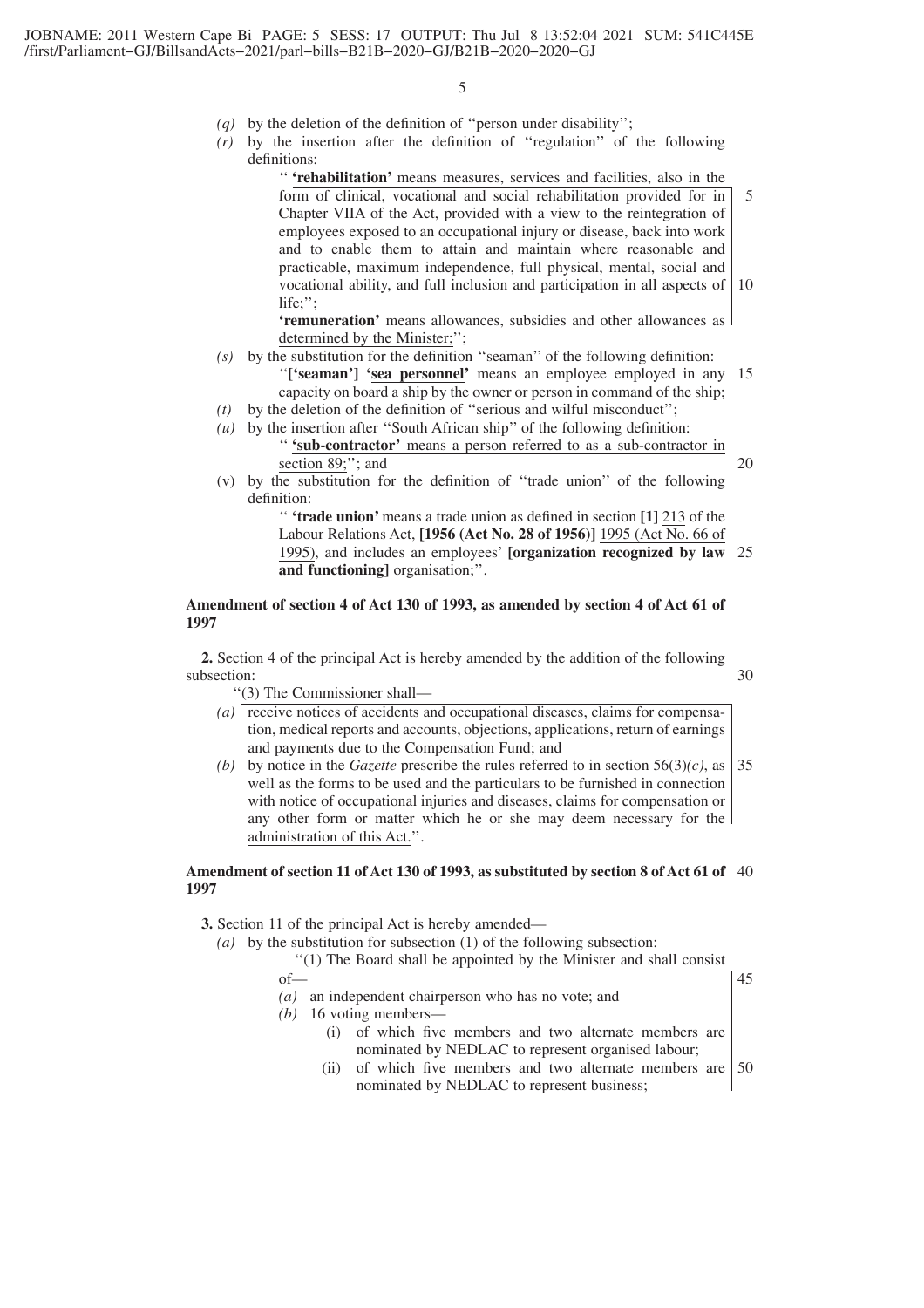- (iii) of which five members and two alternate members are appointed by the Minister to represent the interests of the state; and
- (iv) which includes the Commissioner by virtue of his or her office;''; and
- *(b)* by the addition of the following subsections:

''(4) If a member of the Board vacates office before the expiry of his or her period of office, the Minister must appoint another member to fill the vacancy for the unexpired portion of that period;

(5) The Minister may, on the recommendation of the Board, appoint additional Board members with relevant qualifications, skills and expertise for the efficient governance of the Fund.''.

# **Amendment of section 12 of Act 130 of 1993**

**4.** Section 12 of the principal Act is hereby amended—

- *(a)* by the substitution for subsection (2) of the following subsection: ''(2) The Board may at the request of the **[Director-General]** Commissioner advise him **[regarding]** or her on the performance of **[a particular]** any aspect of **[his]** the Commissioner's functions in terms of 20 this Act.''; and
- *(b)* by the addition of subsection 3:

''(3) The Board must within three months after the appointment of its members, prepare and adopt a Board Charter.''.

# **Substitution of section 13 of Act 130 of 1993**

**5.** The following section is hereby substituted for section 13 of the principal Act:

#### ''**Term of office of Board**

**13.** (1) The members of the Board appointed by the Minister shall—

*(a)* be appointed for a period not exceeding four years; and *(b)* not serve for more than two terms. (2) When a member of the Board vacates office for any reason, the Minister shall fill the vacancy in accordance with subsection (1) for the

unexpired portion of that period. (3) Members of the Board shall be paid the prescribed remuneration and travelling and subsistence allowance out of the finances of the Compensa-35 tion Fund.''.

#### **Insertion of sections 13A, 13B and 13C in Act 130 of 1993**

**6.** The following sections are hereby inserted in the principal Act after section 13:

# ''**Secretariat of Board**

13A. The Commissioner shall, in consultation with the Board, provide 40 the necessary resources and secretariat to enable the Board to fulfil its functions.

# **Disqualifications of Board members**

**13B.** A person may not be appointed as a member of the Board, or remain a member of the Board, if that person— 45

- *(a)* is an unrehabilitated insolvent or becomes insolvent and the insolvency results in the sequestration of that person's estate;
- *(b)* has been declared by a competent court to be mentally ill;
- *(c)* has been convicted, in the Republic or elsewhere, of theft, fraud, forgery, perjury or any other act involving dishonesty; 50

15

5

10

25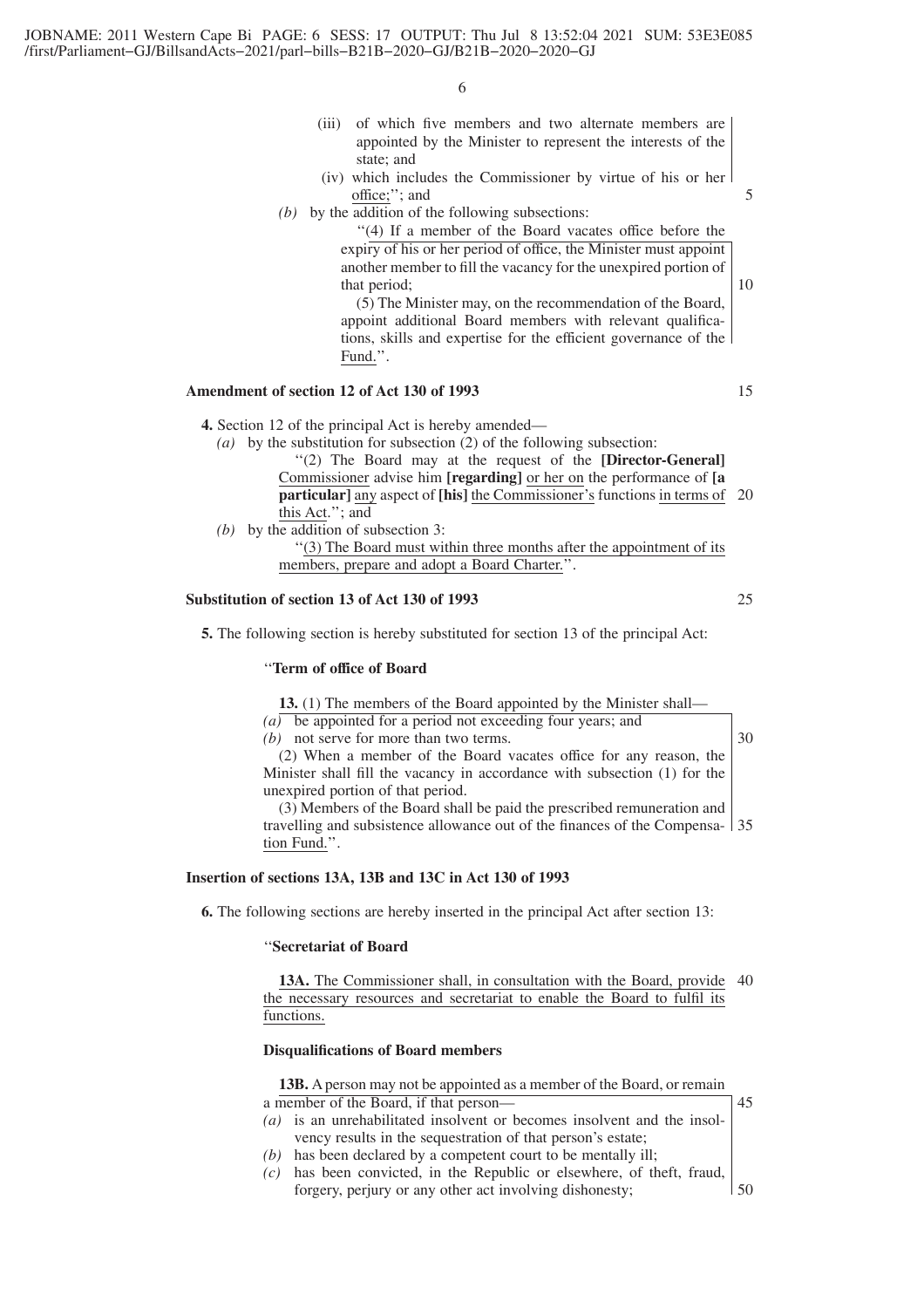- *(d)* has been convicted of any other offence, whether in the Republic or elsewhere, committed after the Constitution of the Republic of South Africa, 1996, took effect, and sentenced to imprisonment without the option of a fine;
- *(e)* has been, or is, removed from an office of trust on account of misconduct in respect of fraud or misappropriation of money or any other offence involving dishonesty; 5
- *(f)* is otherwise disqualified from serving as a member of a Board in terms of the Companies Act, 2008 (Act No. 71 of 2008); or
- *(g)* has or acquires an interest in a business or enterprise which has the potential to conflict or interfere with the proper performance of the functions of the Board. 10

# **Resignation and removal from office**

13C. (1) A member of the Board may resign by giving the Minister-

*(a)* one month's prior written notice; or *(b)* less than one month's written notice, with the approval of the Minister. (2) The Minister may remove a member from the Board for reasons

- relating to—
- *(a)* serious misconduct;
- *(b)* permanent incapacity;
- *(c)* being absent from three consecutive meetings of the Board without prior permission of the Board unless just cause is shown by the member; or
- *(d)* the engagement in any activity that has the potential to undermine the functions of the Board. 25

(3) The Minister shall prescribe the procedure for the removal of Board members.''.

#### **Repeal of section 14 of Act 130 of 1993**

**7.** Section 14 of the principal Act is hereby repealed.

#### **Amendment of section 16 of Act 130 of 1993**

**8.** Section 16 of the principal Act is hereby amended by the addition in subsection (1) of the following paragraphs:

- "(i) the rehabilitation in terms of this Act to persons who have work-related injuries and occupational diseases;
- *(j)* provide psychosocial support subsequent to occupational injury or occupational disease, which forms part of clinical, vocational and social rehabilitation services; and 35
- *(k)* the prescribed remuneration of the Board members, Commissioner and staff of the Compensation Fund.''.

# **Amendment of section 17 of Act 130 of 1993**

**9.** Section 17 of the principal Act is hereby amended by the substitution for subsection (1) of the following subsection:

''(1) The assets and liabilities of the **[compensation fund]** Compensation Fund shall from time to time, as the **[Director-General]** Commissioner may consider necessary, but in any event at intervals of not more than three years, be valued by an actuary appointed by the **[Minister]** Commissioner to determine the sufficiency of the **[fund]** Compensation Fund.''. 45

# **Amendment of section 18 of Act 130 of 1993**

**10.** Section 18 of the principal Act is hereby amended by the substitution for subsection (2) of the following subsection:

''(2) The **[Director-General]** Commissioner may transfer any part of the **[moneys]** monies in the **[compensation fund]** Compensation Fund and the reserve fund to the **[Public Debt Commissioners]** Public Investment Corporation for investment.''.

30

15

20

40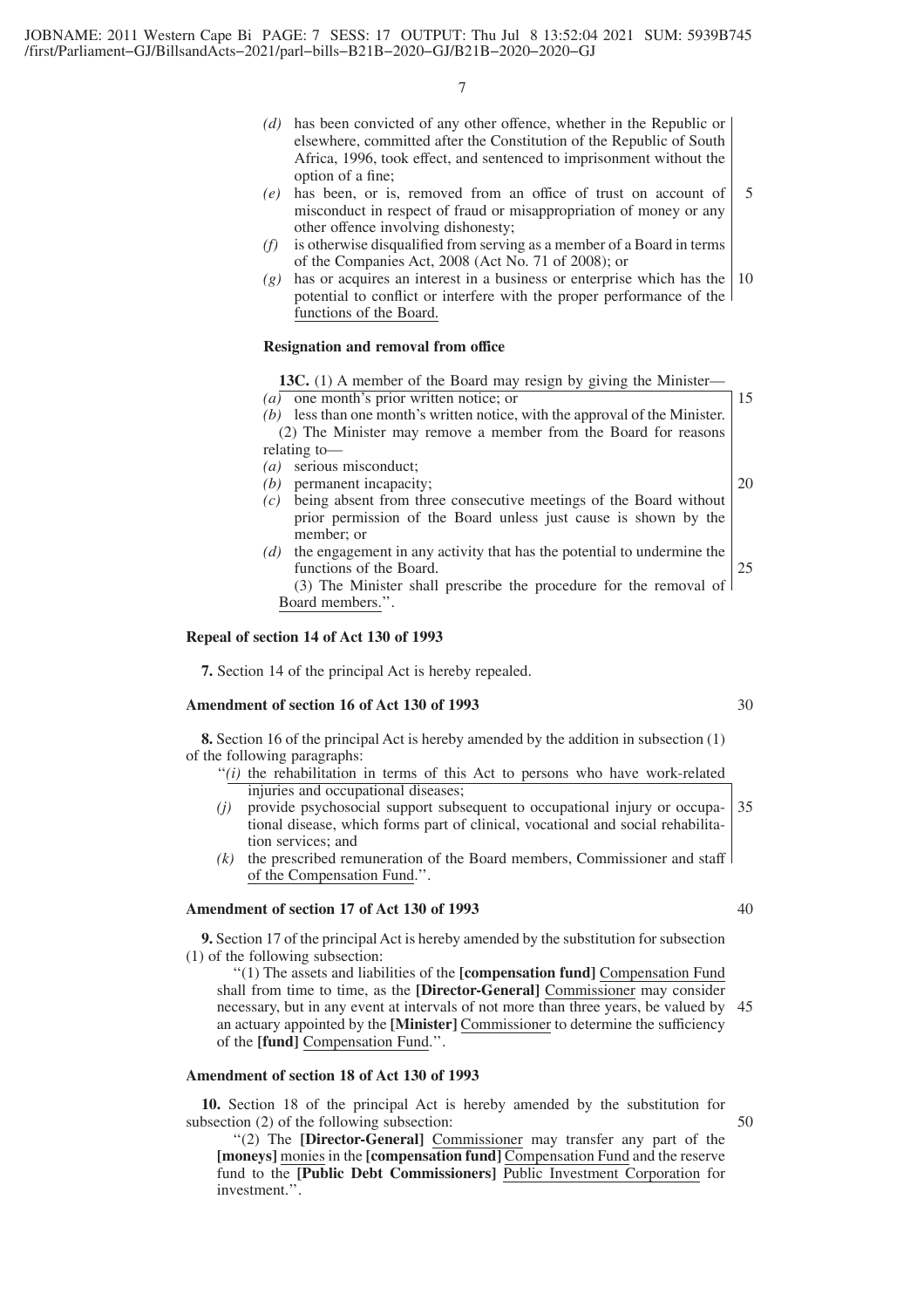#### **Amendment of section 20 of Act 130 of 1993, as amended by section 10 of Act 61 of 1997**

**11.** Section 20 of the principal Act is hereby amended—

- *(a)* by the substitution for subsection (1) of the following subsection: ''(1) The **[Director-General]** Commissioner shall keep such accounts, including an account with a bank contemplated in the Banks Act, 1990 (Act No. 94 0f 1990), and the Public Finance Management Act, 1999 (Act No. 1 of 1999), and records as are necessary for the exercise of proper control over the **[compensation fund]** Compensation Fund and the reserve fund, and shall prepare **[yearly balance sheets]** annual 10 financial statements made up to the last day of the financial year, showing in all necessary detail the assets and liabilities and the revenue and expenditure of the funds.''; and 5
- *(b)* by the substitution for subsection (3) of the following subsection:

''(3) The **[Director-General]** Commissioner shall**[, as soon as** 15 **possible after the completion of the balance sheets referred to in subsection (1),]** submit **[a copy thereof and a copy of the report referred to in section 4 (1)** $(n)$ **]** to the Minister**[, who shall table such copies in Parliament within 30 days after receipt thereof, if Parliament is in ordinary session or, if Parliament is not in ordinary** 20 **session, within 30 days of the commencement of its next ensuing ordinary session]** the annual financial statement together with the annual report and any other relevant documentation as provided for in section 55 of the Public Finance Management Act, 1999 (Act No. 1 of  $\overline{1999)}$ .". 25

# **Amendment of section 22 of Act 130 of 1993**

**12.** Section 22 of the principal Act is hereby amended—

- *(a)* by the substitution for subsection (3) of the following subsection:
	- ''(3) **[If]** Notwithstanding that an accident is attributable to the serious and wilful misconduct of the employee, **[no]** compensation shall be 30 payable in terms of this Act**[, unless—**
		- **(i) the accident result in serious disablement; or**
		- **(ii) the employee dies in consequence thereof living a dependant wholly financially dependent upon him]**.;
- *(b)* by the deletion in subsection (3) of paragraph *(b)*;'';
- *(c)* by the substitution for subsection (5) of the following subsection:

''(5) For the purposes of this Act the conveyance of an employee **[free of charge]** by or on behalf of the employer to or from his or her place of employment or any place for the purposes of his or her employment by means of **[a vehicle driven by]** any mode of transportation in furtherance of the business of the employer **[himself or one of his employees and specially provided by his employer for the purpose of such conveyance]**, shall be deemed to take place in the course of such employee's employment.''; and 40

*(d)* by the addition of the following subsection: ''(6) Conveyance shall be deemed to commence once an employee reaches the place designated by the employer for pick-up and cease on drop-off at the place as so designated by the employer.''. 45

# **Amendment of section 23 of Act 130 of 1993**

**13.** Section 23 of the principal Act is hereby amended—

*(a)* by the substitution in subsection (1) for paragraph *(b)* of the following paragraph:

> ''*(b)* The **[amount of]** compensation contemplated in paragraph *(a)* shall be determined on the basis of the earnings which the employee, in the opinion of the **[Director-General]** Commissioner, would have 55received if he or she had remained in the Republic.''; and

35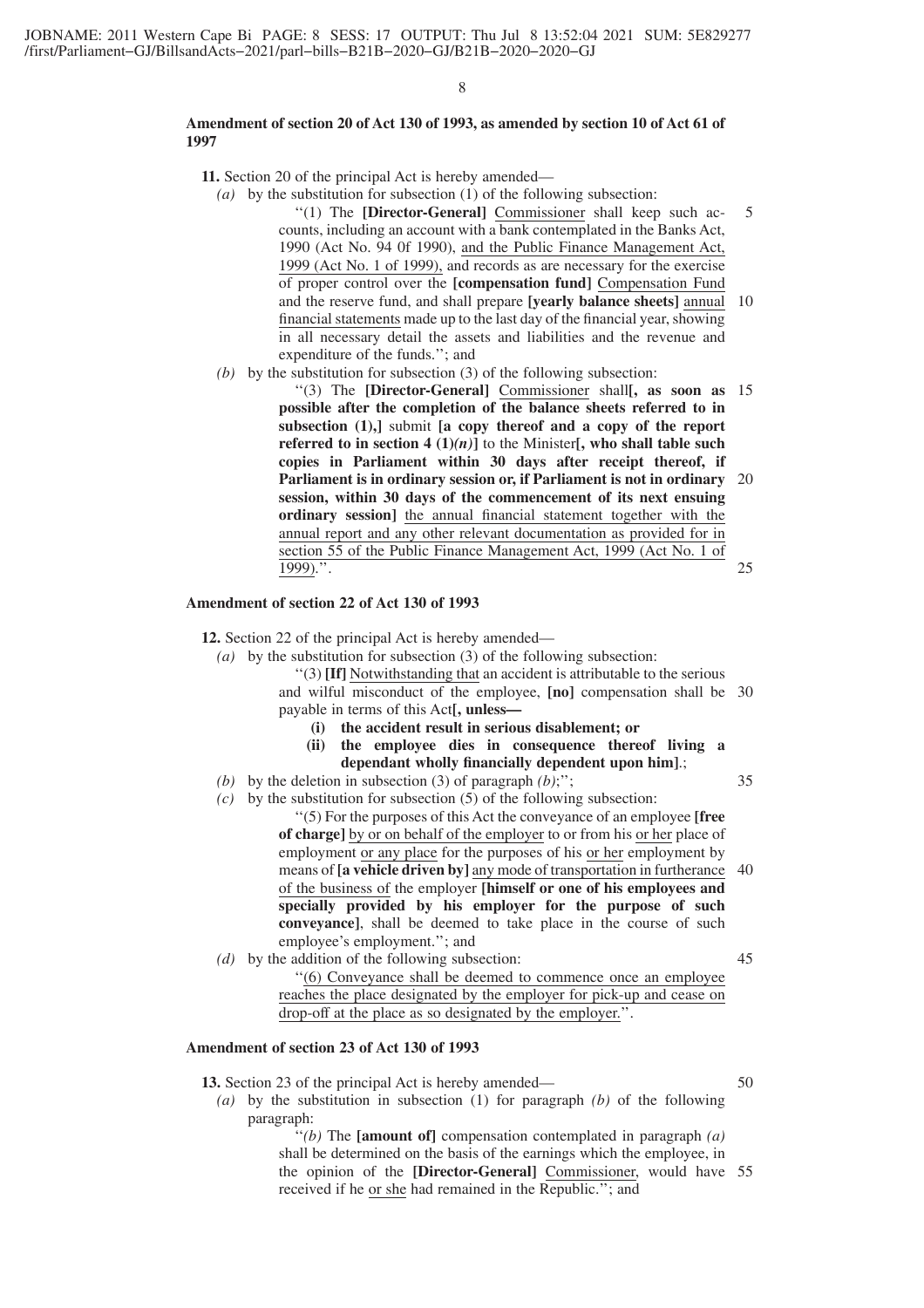*(b)* by the substitution in subsection (3) for paragraph *(a)* of the following paragraph:

> "*(a)* If an employer carries on business chiefly outside the Republic and an employee **[of his]** ordinarily employed outside the Republic, meets with an accident while temporarily employed in the Republic, such employee shall not be entitled to compensation unless the employer has previously agreed with the **[Director-General]** Commissioner that such employee shall be entitled to compensation and, where applicable, has paid the necessary assessments in respect of **[him]** the employee.''.

# **Amendment of section 25 of Act 130 of 1993**

**14.** Section 25 of the principal Act is hereby amended by the insertion after paragraph *(b)* of the following paragraph:

"(bA) undergoing any work-related training in furtherance and pursuance of the employer's business; or''.

# **Amendment of section 26 of Act 130 of 1993**

**15.** Section 26 of the principal Act is hereby amended—

- *(a)* by the substitution for the heading of the following heading: ''**Special circumstances in which [Director-General] Commissioner may refuse award**''; and
- *(b)* by the substitution for paragraph *(b)* of the following paragraph:
	- ''*(b)* if, in the opinion of the **[Director-General]** Commissioner, the death **[was caused,]** or the disablement was caused, prolonged or aggravated, by the **[unreasonable refusal or wilful neglect of the]** employee unreasonably refusing to submit to medical aid or rehabilitation programmes in respect of any injury or disease, whether caused by the accident or existing before the accident.".  $25$

#### **Amendment of section 30 of Act 130 of 1993, as amended by section 11 of Act 61 of 1997**

**16.** Section 30 of the principal Act is hereby amended—

- *(a)* by the substitution for the heading of the following heading: ''**[Mutual associations] Licence to carry out business of Compensation Fund**'';
- *(b)* by the substitution for subsection (1) of the following subsection: ''(1) The Minister may, for such period and subject to such conditions as he or she may determine, issue a licence to carry on the business of 35 insurance of employers against their liabilities to employees in terms of this Act to a **[mutual association which was licensed on the date of commencement of this Act in terms of section 95 (1) of the Workmen's Compensation Act]** licensee: Provided that the Minister may **[, from time to time,]** order that **[, in addition to any securities** 40 **deposited in terms of the Insurance Act, 1943 (Act No. 27 of 1943), and the Workmen's Compensation Act,]** the licensee deposit securities considered by the Director-General to be sufficient to cover the liabilities of the **[mutual association]** licensee in terms of this Act **[be deposited with the Director-General or his or her nominee]**.; 45
- *(c)* by the substitution for subsections (4) and (5) of the following subsections respectively:

''(4) If the Minister is satisfied that the whole or any portion of such security is no longer necessary and that the **[association]** licensee concerned is not in a position to incur a liability payable therefrom, **[he]** the Minister shall cause such security, or portion thereof, to be returned to such **[association]** licensee. 50

(5) If **[an association]** a licensee has deposited with the **[Director-General or his or her nominee]** Compensation Fund any such security and thereafter fails to meet in full any of its liabilities in terms of this Act, 55or is placed in liquidation, then, notwithstanding the provisions of any other law, such security shall vest in the **[Director-General]** Compen-

10

5

20

30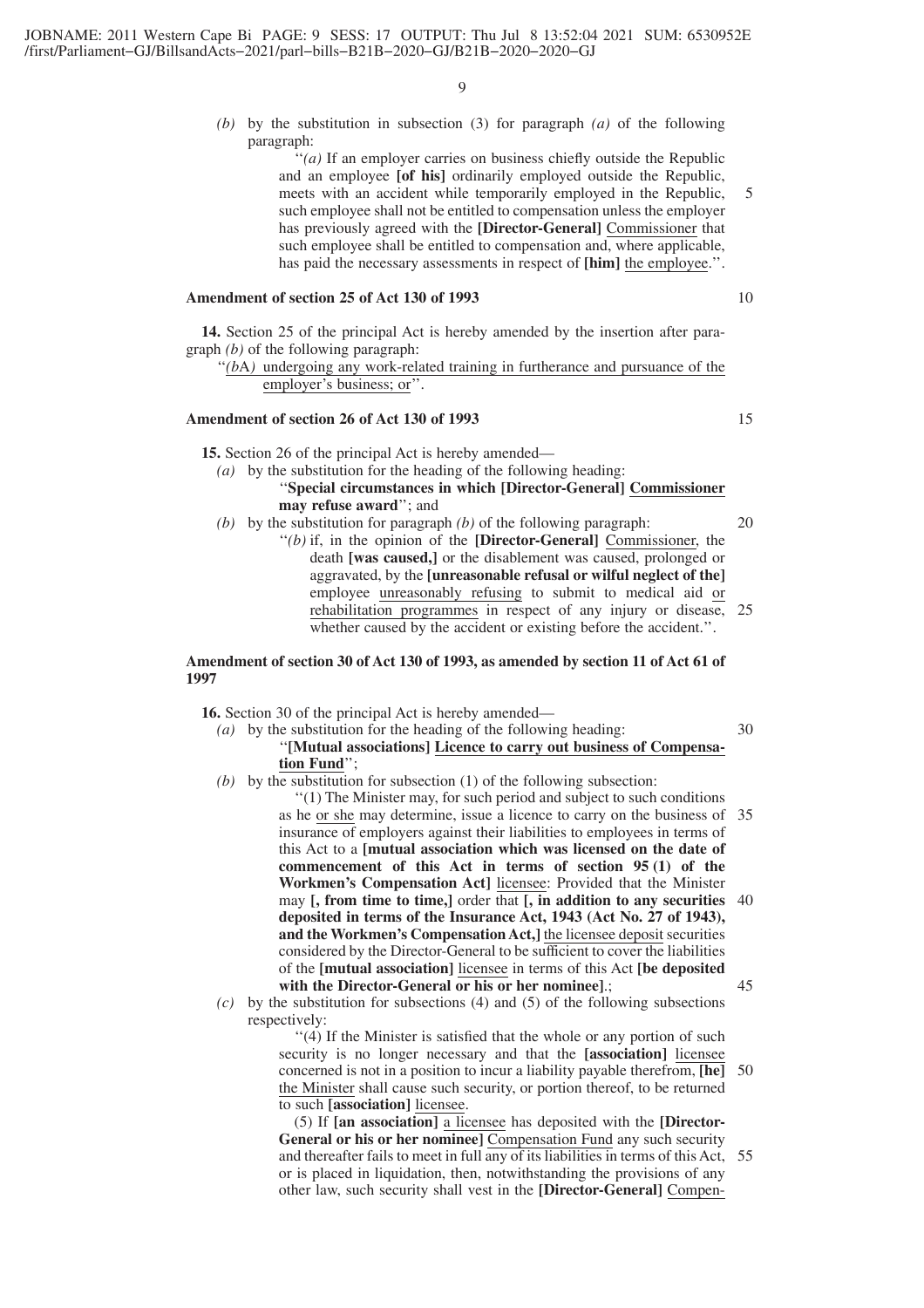sation Fund for the purpose of the liabilities of the **[association]** licensee in terms of this Act.''; and

*(d)* by the addition of the following subsections:

''(7) Any licensee issued with a licence in terms of this Act shall be accountable to the Minister.

5

(8) All such securities mentioned in subsections (1) and (2) shall be deposited with the Compensation Fund or its nominee.''.

# **Amendment of section 32 of Act 130 of 1993, as amended by section 12 of Act 61 of 1997**

**17.** Section 32 of the principal Act is hereby amended by the addition of the following 10 subsection:

''(3) Where the court has appointed a curator, compensation may be paid to that curator.''.

# **Amendment of section 36 of Act 130 of 1993, as amended by section 13 of Act 61 of 1997**

**18.** Section 36 of the principal Act is hereby amended by the addition of the following subsections:

''(5) For the purposes of this section, the Road Accident Fund shall not be a third party from which the Compensation Fund or licensee can recover damages or compensation paid in terms of this Act.

(6) In the event where an employee is involved in an accident on a road not arising out of and in the course of an employee's employment at the time of the accident, the employee shall not be entitled to compensation in terms of this Act.''.

# **Amendment of section 39 of Act 130 of 1993, as amended by section 14 of Act 61 of 1997**

**19.** Section 39 of the principal Act is hereby amended—

*(a)* by the substitution for subsection (6) of the following subsection: ''(6) An employer, excluding an employer referred to in section  $84(1)(a)(i)$ , (ii) and (iii), who fails to comply with subsection (1) shall be **[guilty of an offence]** liable to a penalty of 10 per cent of the actual or 30 estimated annual earnings of that particular year.''; and

*(b)* by the substitution for subsections (8) and (9) of the following subsections respectively:

> ''(8) If an employer, excluding an employer referred to in section  $84(1)(a)(i)$ , (ii) and (iii), fails to report in the prescribed manner an 35 accident which has happened to an employee in his, her or its service within seven days after having received notice thereof or having learned thereof in some other manner, the **[Director-General]** Commissioner may impose a **[fine of not more than a full amount of the compensation payable in respect of such accident upon him, her or it** 40 **in addition to any other penalty to which he, she or it may be liable]** penalty equal to the full amount of compensation payable plus interest from the date of the accident.

> (9) If a **[fine]** penalty is in terms of subsection (8) imposed upon an employer referred to in section 84(1)*(b)*, and is paid to the **[Director-**45 **General]** Commissioner or recovered by him or her, such **[fine]** penalty shall be paid over to the **[mutual association]** licensee concerned.''.

# **Amendment of section 40 of Act 130 of 1993**

**20.** Section 40 of the principal Act is hereby amended—

*(a)* by the substitution for the heading of the following heading:

''**Inquiry by [Director-General] Commissioner into accident**'';

20

25

50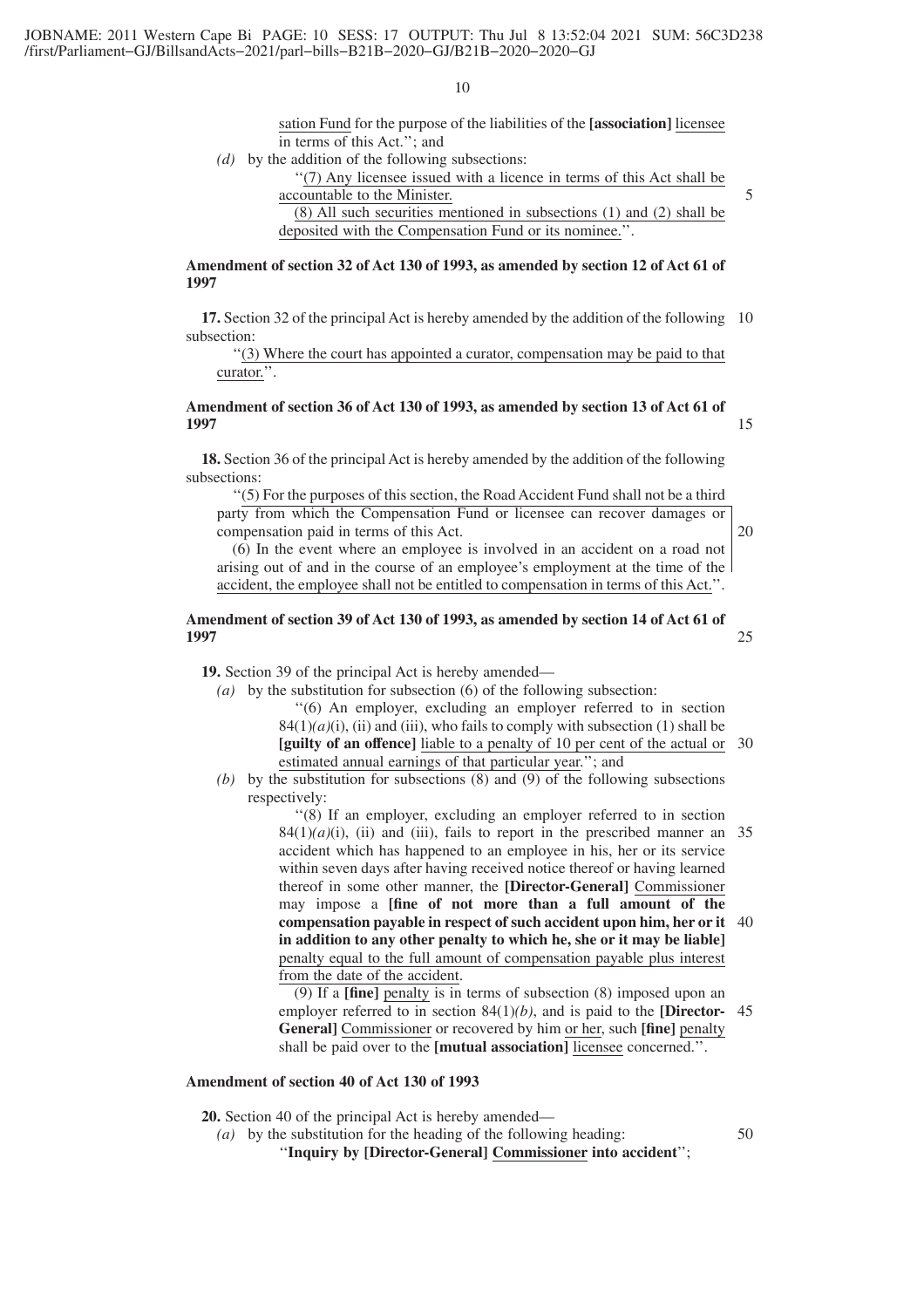- *(b)* by the substitution for subsection (1) of the following subsection: ''(1) The **[Director-General]** Commissioner shall, after having received notice of an accident or having learned in some other way that an employee has met with an accident, make such inquiry as he or she may deem necessary **[to enable him to decide upon any claim or]** for purposes of determining liability in terms of this Act.''; and 5
- *(c)* by the substitution for subsections (3) and (4) of the following subsections respectively:

''(3) The **[Director-General]** Commissioner shall, at the request of an injured employee or **[his]** the employer, furnish such information as the 10 **[Director-General]** Commissioner may deem necessary to enable that employee or employer to comply with the provisions of this Act.

(4) An employer who fails to comply with the provisions of this section shall be **[guilty of an offence]** liable to a penalty of 10 per cent plus interest on actual earnings declared to the Compensation Fund.''. 15

# **Amendment of section 41 of Act 130 of 1993, as amended by section 15 of Act 61 of 1997**

- **21.** Section 41 of the principal Act is hereby amended—
	- *(a)* by the substitution for subsection (1) of the following subsection:

''(1) An employee who has met with an accident shall, when reporting 20 the accident or thereafter at the request of the employer or **[commissioner]** Commissioner, furnish such information and documents as **[may be]** prescribed **[or as the employer or commissioner may direct]** and any such documents that may be requested.''; and 25

*(b)* by the addition of the following subsection:

''(3) If the employee independently obtained a medical report in terms of this section at his or her own costs, the Commissioner must reimburse such medical expenses in full, where the Commissioner has received and accepted the report.''.

# **Amendment of section 42 of Act 130 of 1993**

**22.** Section 42 of the principal Act is hereby amended—

- *(a)* by the substitution for the heading of the following heading: ''**Employee to submit to medical examination and rehabilitation**'';
- *(b)* by the insertion after subsection (1) of the following subsection: "(1A) An employee contemplated in subsection (1) shall, if required 35 to do so, submit himself or herself to an examination for purposes of rehabilitation.''; and
- $(c)$  by the substitution for subsections (2) and (3) of the following subsections respectively:

"(2) Such expenses incurred by the employee to comply with the 40 provisions of this section as the **[Director-General]** Commissioner may deem necessary and reasonable, and the prescribed remuneration for a medical examination or rehabilitation in terms of this section, shall be paid by the party requiring the examination or rehabilitation.

(3) If, **[in the opinion of any]** according to the determination of a 45 designated medical practitioner, the employee is not **[capable of calling upon]** able to attend the medical examination or rehabilitation in terms of subsections (1) and (1A), such designated medical practitioner or the employee shall inform the party requiring the examination thereof **[or cause him to be so informed,]** and the designated medical practitioner 50shall then examine the employee at a time and place as agreed upon.''.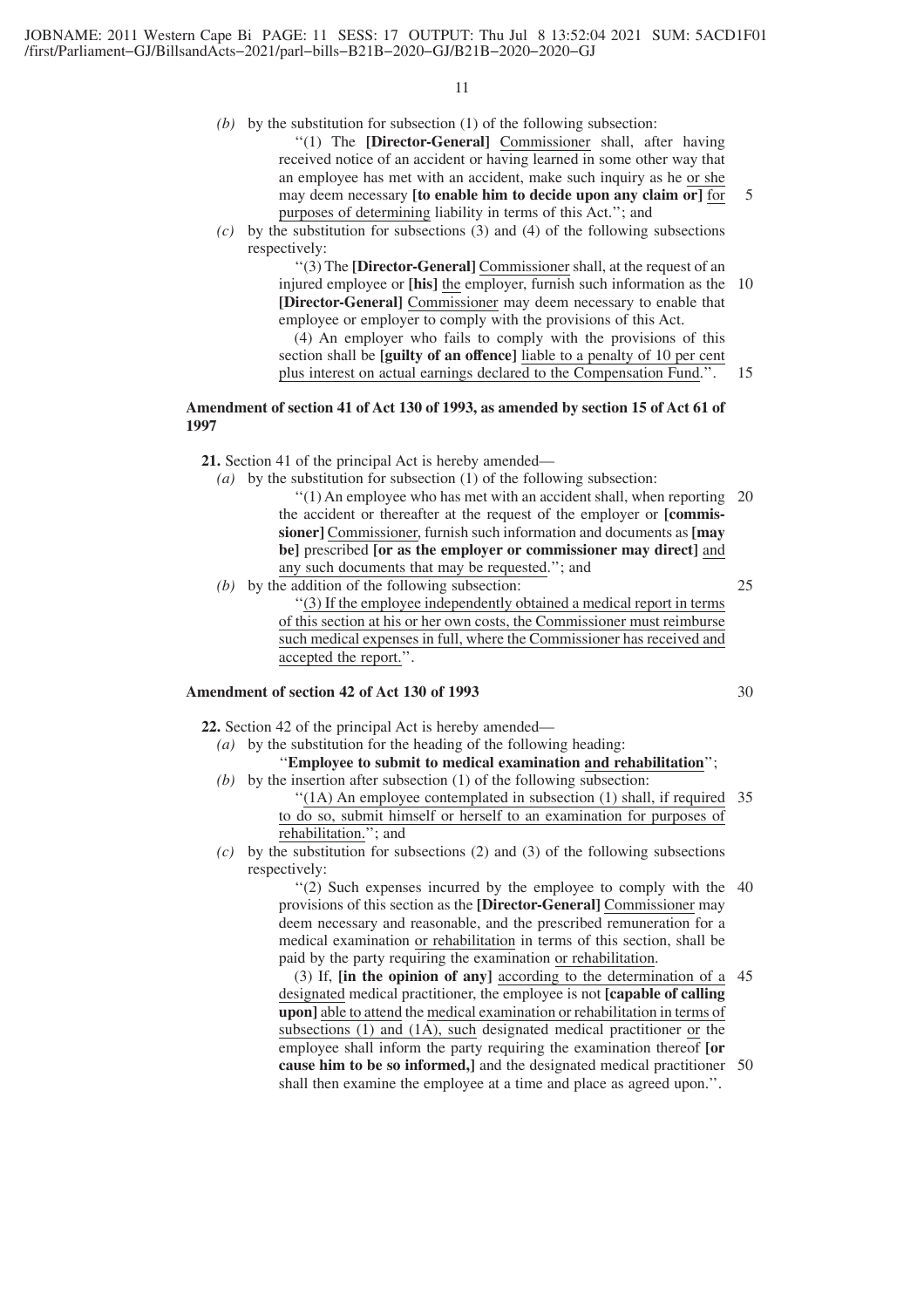#### **Amendment of section 43 of Act 130 of 1993**

**23.** Section 43 of the principal Act is hereby amended by the substitution for the heading of the following heading:

''**[Claim] Lodging of claim for compensation**''.

#### **Substitution of section 44 of Act 130 of 1993**

**24.** The following section is hereby substituted for section 44 of the principal Act:

''**Prescription**

**44. [A]** Notwithstanding any provision in this Act, a right to benefits in terms of this Act shall lapse if the accident in question is not brought to the attention of the **[commissioner or of the employer or mutual** 10 **association concerned, as the case may be,]** Commissioner within **[12 months after]** three years from the date of such accident.''.

#### **Amendment of section 45 of Act 130 of 1993**

**25.** Section 45 of the principal Act is hereby amended—

*(a)* by the substitution for subsection (4) of the following subsection:

15

''(4) Upon application by a person who in the opinion of the **[Director-General]** Commissioner has a sufficient interest in the subject of a formal hearing, the **[Director-General]** Commissioner shall issue a subpoena for the appearance of a person **[except if he is of]** who in the opinion **[that such person cannot]** of the Commissioner will further the 20 investigation**[, in which case the Director-General shall issue a subpoena only if the party applying therefor deposits with the Director-General a sum sufficient to cover the necessary expenses to be incurred by the witness as well as the cost of the service of such subpoena]**.''; and 25

*(b)* by the substitution for subsection (7) of the following subsection:

''(7) The **[Director-General]** Commissioner shall keep **[or cause to** be kept] a record of the proceedings at a formal hearing, and upon payment of the prescribed fees any person may obtain a copy of such record.''.

30

# **Amendment of section 46 of Act 130 of 1993, as amended by section 16 of Act 61 of 1997**

**26.** Section 46 of the principal Act is hereby amended—

- *(a)* by the substitution for subsection (2) of the following subsection: ''(2) **[No person other than an advocate or attorney]** Only a legal 35 practitioner as defined in section 1 of the Legal Practice Act, 2014 (Act No. 28 of 2014), shall be entitled to any fees or remuneration except such necessary expenses as the **[Director-General]** Commissioner may allow.'';
- *(b)* by the substitution in subsection (4) for paragraph *(a)* of the following 40 paragraph:
	- ''*(a)* The **[Director-General]** Commissioner may of his or her own motion or on an *ex parte* application by a party to a claim for compensation, order any **[attorney]** legal practitioner employed by such party **[or a representative]** who has allegedly, contrary to 45 subsection (2), claimed fees or remuneration, to submit to him or her a statement showing what he or she has received or contracted to receive from his or her client, and to submit for taxation his or her bill of costs**[, including attorney and client costs,]** against such client.''; and 50
- *(c)* by the addition of the following subsection:

''(7) Costs in connection with a formal hearing in terms of this section and section 91 shall only be awarded at magistrate court tariffs.''.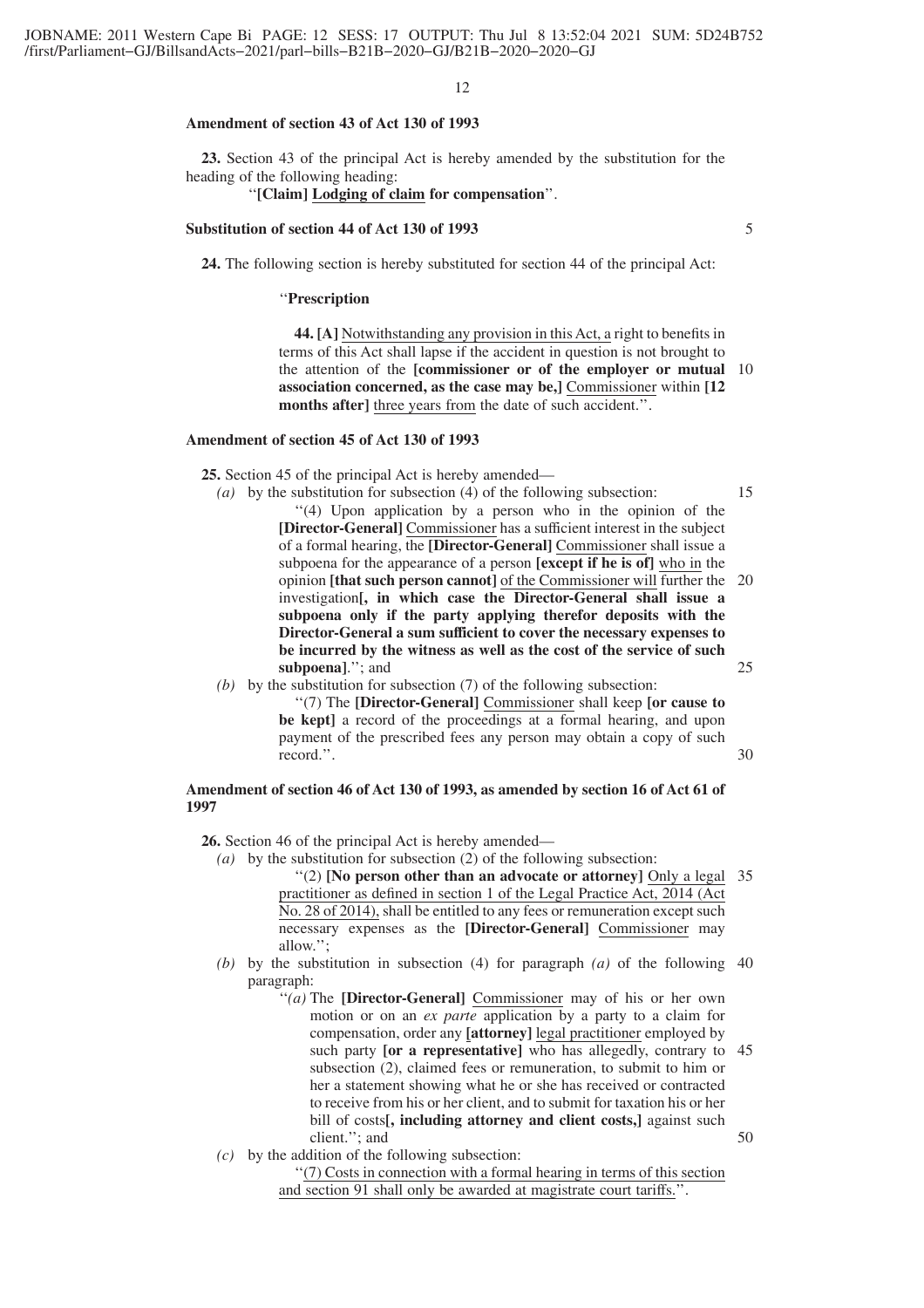#### **Substitution of heading to Chapter VI of Act 130 of 1993**

**27.** The following heading is hereby substituted for the heading to Chapter VI of the principal Act:

''**Determination and calculation of compensation and assessment of disablement**''.

# **Amendment of section 47 of Act 130 of 1993, as amended by section 17 of Act 61 of 1997**

**28.** Section 47 of the principal Act is hereby amended by the substitution in subsection (3) for paragraphs *(b)* and *(c)* of the following paragraphs respectively:

 $''(b)$  After the expiry of the said three months, compensation so paid by such 10 employer shall be repaid to the employer by the **[Director-General]** Compensation Commissioner or **[mutual association]** licensee concerned, as the case may be. *(c)* An employer who fails to comply with paragraph *(a)* shall be **[guilty of an offence]** liable to a penalty equal to double the full amount of three months compensation payable plus interest.''. 15

# **Amendment of section 48 of Act 130 of 1993**

**29.** Section 48 of the principal Act is hereby amended by the substitution in subsection (1) for paragraph *(a)* of the following paragraph:

''*(a)* **[upon the termination of such disablement or]** if the employee **[resumes the]** is declared medically fit to resume work upon which he or she was 20 employed at the time of the accident or occupational disease, or resumes any other work at the same or greater earnings;''.

# **Amendment of section 49 of Act 130 of 1993, as amended by section 18 of Act 61 of 1997**

|  |  | <b>30.</b> Section 49 of the principal Act is hereby amended— |  |  |  |
|--|--|---------------------------------------------------------------|--|--|--|
|--|--|---------------------------------------------------------------|--|--|--|

- *(a)* by the deletion of subsection (4); and
- *(b)* by the addition of the following subsection:

''(5) The Commissioner may, at any time, review pension claims or awards in terms of section 90 for the purpose of re-assessing permanent disablement.''. 30

# **Insertion of section 49A in Act 130 of 1993**

**31.** The following section is hereby inserted in the principal Act after section 49:

#### ''**Commencement of monthly pension**

**49A.** Notwithstanding any provision in this Act, monthly pension shall commence from the date on which a medical practitioner certifies that an 35 employee has reached the maximum medical intervention.''.

#### **Amendment of section 54 of Act 130 of 1993, as amended by section 21 of Act 61 of 1997**

**32.** Section 54 of the principal Act is hereby amended—

- *(a)* by the substitution for the heading of the following heading: ''**[Amount] Payment of compensation if employee dies**''; and
- *(b)* by the substitution in subsection (1) for the words preceding paragraph *(a)* of the following words:
	- ''If an employee dies as a result of an occupational disease or injury caused by an accident, compensation shall be payable as follows:''. 45

25

40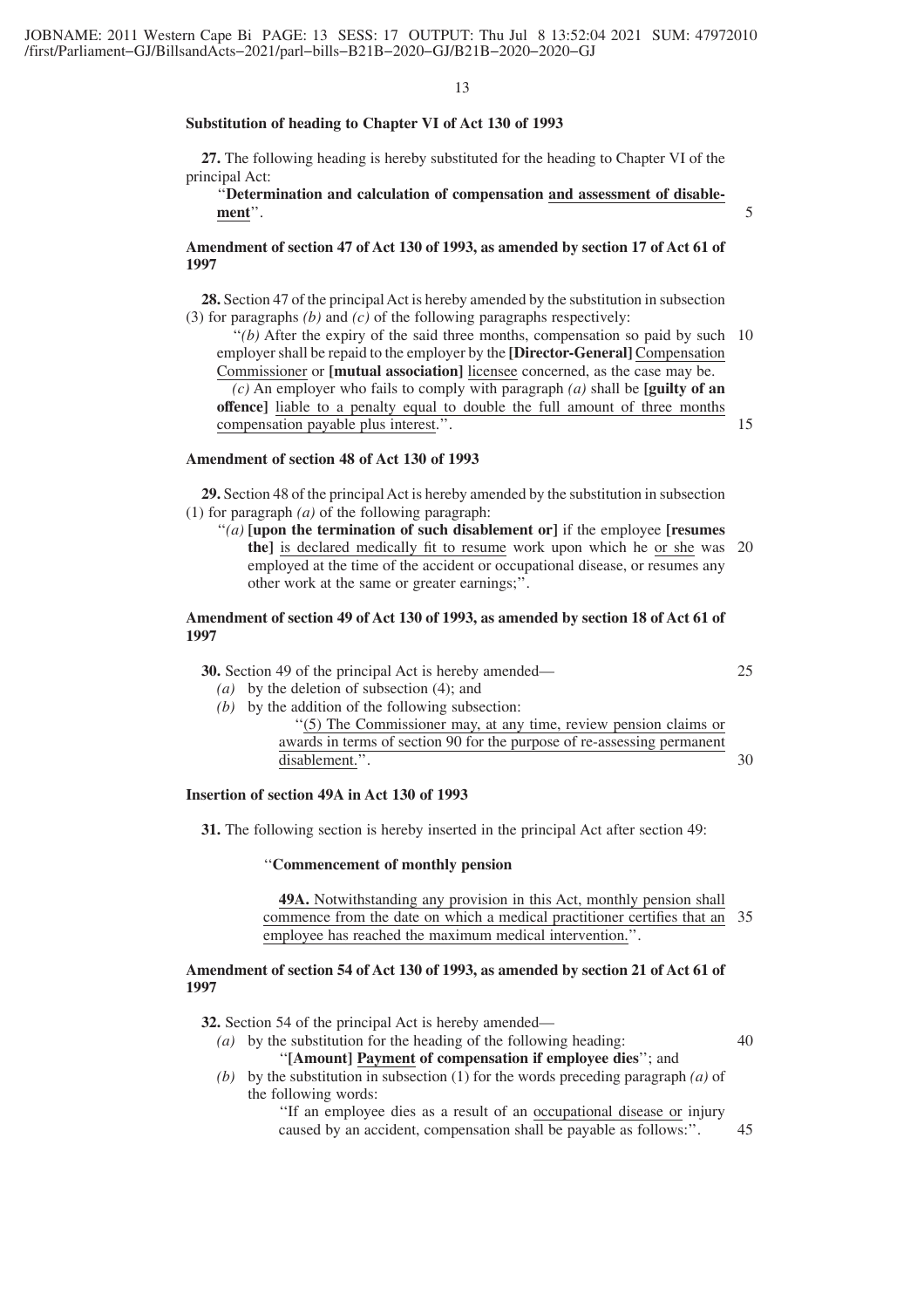#### **Amendment of section 56 of Act 130 of 1993, as amended by section 23 of Act 61 of 1997**

**33.** Section 56 of the principal Act is hereby amended—

- *(a)* by the substitution in subsection (1) for paragraph *(d)* of the following paragraph:
	- $''(d)$  of an engineer appointed to be in general charge of the machinery, or of a person appointed to assist such engineer; or'';
- *(b)* by the substitution in subsection (3) for paragraph *(c)* of the following paragraph:

" $(c)$  The provisions of sections 6, 7, 45, [and] 46 and 93D shall, 10 **[subject to such rules as the commissioner may prescribe for the facilitation of the]** in consideration of applications in terms of this section, apply *mutatis mutandis* in respect of such an application.''; and

*(c)* by the substitution for subsection (6) of the following subsection:

''(6) The presiding officer may in any proceedings in terms of this 15 section make **[such]** an order as to costs **[and the payment thereof as he may deem fit]** subject to the provisions of section 46(7).".

### **Amendment of section 57 of Act 130 of 1993**

**34.** Section 57 of the principal Act is hereby amended by the substitution in subsection (1) for the words preceding paragraph *(a)* of the following words: 20

> ''The Minister may **[on the recommendation of the Director-General]** after consultation with the Commissioner and the Board, and by notice in the *Gazette* increase the monthly pensions payable in terms of sections 49 and 54 by such percentage as he or she may so determine: Provided that at least **[60]** 30 days before any such increase a notice shall be published in the 25 *Gazette*—''.

#### **Amendment of section 59 of Act 130 of 1993**

**35.** Section 59 of the principal Act is hereby amended by the substitution in subsection (1) for paragraph *(c)* of the following paragraph:

 $''(c)$  paid to the Master of the **[Supreme Court]** High Court, a trustee or any other 30 person to be applied in accordance with such conditions as may be determined by the **[Director-General]** Commissioner; or''.

# **Substitution of section 64 of Act 130 of 1993**

**36.** The following section is hereby substituted for section 64 of the principal Act:

# ''**Certain compensation to employers prohibited**

**64.** (1) Any employer who deducts from the earnings of an employee any amount or receives any amount from him or her to compensate the employer directly or indirectly for any amount which the employer is liable to pay in terms of this Act, shall be **[guilty of an offence]** liable to a penalty specified in subsection (2).

(2) **[Any court convicting an employer of contravening subsection (1)]** The Commissioner shall, in addition to any penalty **[it]** he or she may impose, **[order]** direct the employer to pay to the **[commissioner]** Commissioner within a specified period and in instalments or otherwise as the **[court]** Commissioner may determine, such amount as he or she has 45 received contrary to provisions of subsection (1).

(3) The **[commissioner]** Commissioner shall pay the amount received by him or her in terms of **[such an order]** subsection (2) to the employee from whose earnings that amount has been deducted or from whom the amount has been received.

(4) Upon **[application]** request by the employer the **[court]** Commissioner may at any time, on good cause shown, extend the period within which the amount referred to in subsection (2) is payable or amend the amount of the instalments.

35

5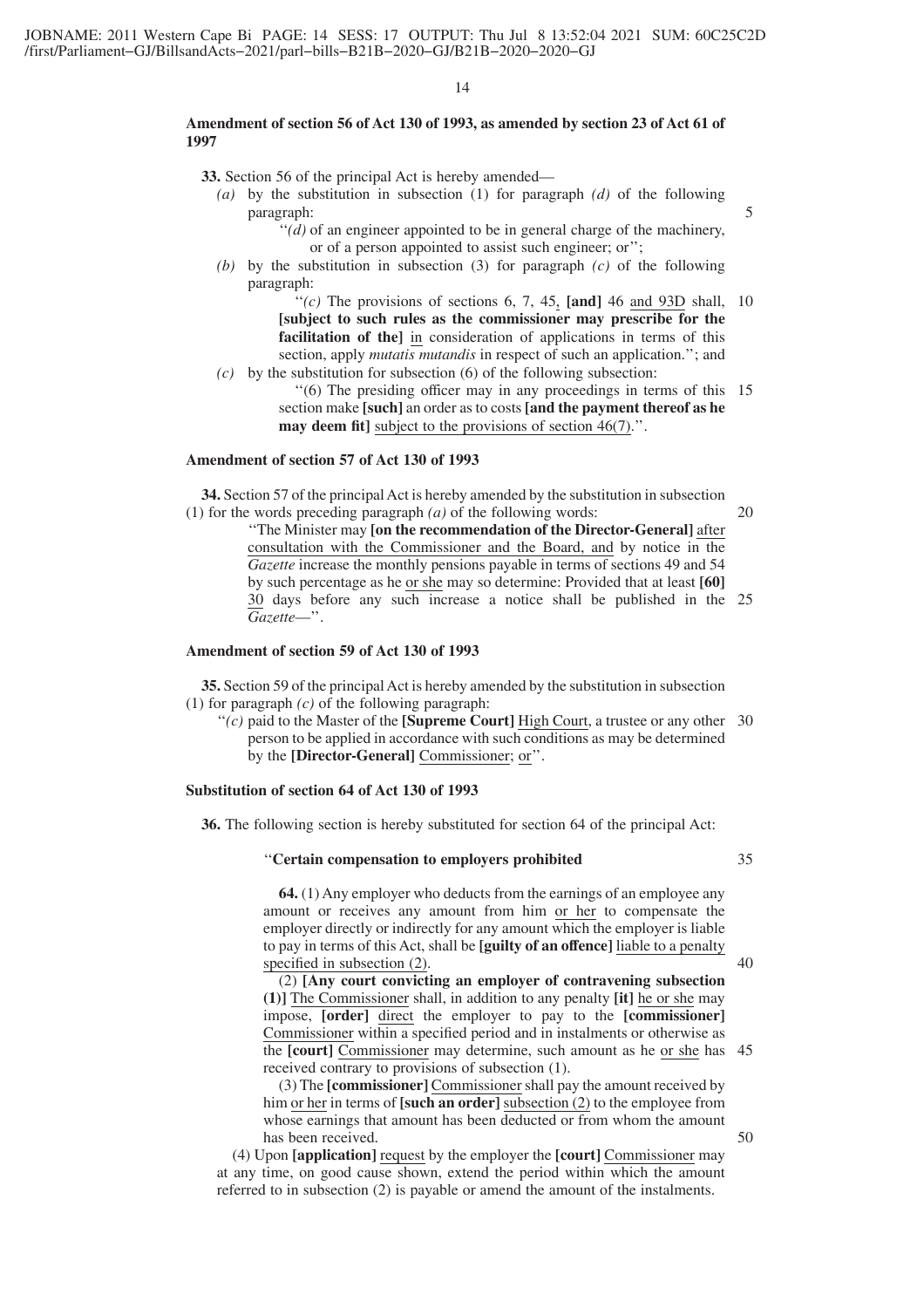(5) **[An order made under this section shall have the effect of a civil judgment of a magistrate's court in favour of the commissioner]** The provisions of section 93E shall apply with necessary alterations to an employer who does not comply with the provisions of this section.''.

# **Amendment of section 65 of Act 130 of 1993, as amended by section 24 of Act 61 of** 5 **1997**

- **37.** Section 65 of the principal Act is hereby amended—
	- *(a)* by the substitution in subsection (1) for paragraph *(a)* of the following paragraph:
		- ''*(a)* that the employee has contracted a disease mentioned in **[the first** 10 **column of]** Schedule 3 and that such disease has arisen out of and in the course of his or her employment; or'';
	- *(b)* by the substitution for subsection (2) of the following subsection:

''(2) If an employee has contracted a disease referred to in subsection (1) and the **[Director-General]** Commissioner is of the opinion that the 15 recovery of the employee is being delayed or that his or her temporary total disablement is being prolonged by reason of some other disease of which the employee is suffering, **[he]** the Commissioner may approve medical **[aid]** costs also for such other disease for so long as he or she may deem necessary.''; and

- 20
- *(c)* by the substitution for subsection (5) of the following subsection: ''(5) For the purposes of this Act the commencement of a disease referred to in subsection (1) shall be deemed to be the date on which a medical practitioner diagnosed that disease for the first time or such earlier date as the **[Director-General]** Commissioner may determine if it 25 is more favourable to the employee.''.

# **Substitution of section 67 of Act 130 of 1993**

**38.** The following section is hereby substituted for section 67 of the principal Act:

# ''**Calculation of compensation**

**67.** (1) Compensation for a disease referred to in section 65(1) shall be 30 calculated on the basis of the earnings of the employee calculated **[***mutatis mutandis* with necessary changes required by the context, in accordance with the provisions of section 63 and the disablement of the employee at the time of the commencement of the disease or such earlier date as the Director-General may determine, if it is proved to his or her satisfaction that 35 the employee was suffering from the disease at an earlier date, whichever earnings are favourable to the employee.

(2) If an employee is no longer in employment at the time of the commencement of the said disease, **[his]** the employee's earnings shall be calculated on the basis of the earnings that **[he]** the employee would 40 probably have been earning had **[he]** the employee still been **[working]** employed.''.

# **Amendment of section 69 of Act 130 of 1993, as amended by section 25 of Act 61 of 1997**

**39.** Section 69 of the principal Act is hereby amended by the substitution for the 45 words preceding paragraph *(a)* of the following words:

> ''The Minister may on the recommendation of the Director-General, and after consultation with the Board and the chairpersons of the medical advisory panels, amend Schedule 3 by notice in the *Gazette*, **[also with retrospective effect,]** in respect of the description of the diseases and work: Provided that at 50least **[30]** 60 days before any such amendment a notice shall be published in the *Gazette*—''.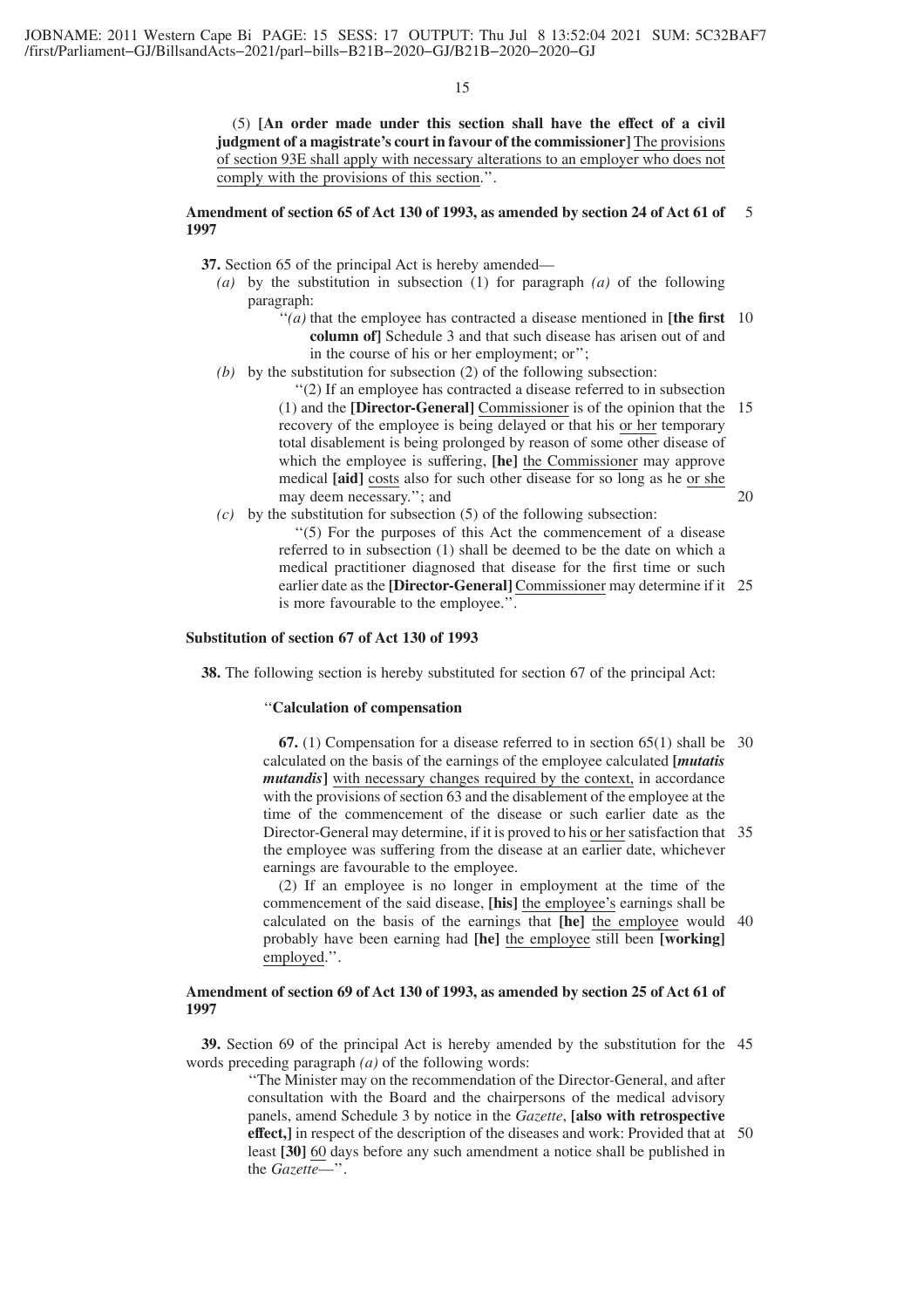#### **Amendment of section 70 of Act 130 of 1993, as amended by section 26 of Act 61 of 1997**

**40.** Section 70 of the principal Act is hereby amended by the substitution in subsection (4) for paragraph *(b)* of the following paragraph:

*''(b)* is not able to perform his or her functions **[in terms of this Act, properly]** satisfactorily.". 5

# **Insertion of Chapter VIIA in Act 130 of 1993**

**41.** The following chapter is hereby inserted in the principal Act, after Chapter VII:

# ''**CHAPTER VIIA**

# **REHABILITATION AND REINTEGRATION**

#### **Compensation Fund to provide rehabilitation**

**70A.** (1) Subject to the provisions of this Act, the Compensation Fund, employer individually liable or licensee as the case may be, must provide facilities, services and benefits aimed at rehabilitating employees suffering from occupational injuries or diseases to return to their work or to reduce any disability resulting from their injuries or diseases. 15

(2) The rehabilitation benefits provided in subsection (1) may consist of—

- *(a)* clinical rehabilitation and the provision of assistive devices for the purpose of physical and psychological recovery of the employee and to reduce any disability resulting from an occupational injury or disease; 20
- *(b)* vocational rehabilitation to assist an employee to maintain employment, obtain employment, regain or acquire vocational independence; and
- *(c)* social rehabilitation to assist in restoring an employee's independence and social integration to the maximum extent practicable.''.

# **Amendment of section 72 of Act 130 of 1993**

**42.** Section 72 of the principal Act is hereby amended— *(a)* by the substitution for the heading of the following heading: ''**Conveyance of injured and diseased employee**''; *(b)* by the substitution for subsection (2) of the following subsection: ''(2) The **[Director-General]** Commissioner or the employer individually liable or **[mutual association]** licensee concerned, as the case may be, **[shall]** may pay the reasonable cost **[(as determined by the** 35 **Director-General)**] incurred in respect of that conveyance."; and *(c)* by the substitution for subsection (3) of the following subsection: ''(3) Any employer who fails to comply with subsection (1) shall be **[guilty of an offence]** liable to a penalty equal to the full cost of conveyance.''. 30  $40$ 

# **Amendment of section 73 of Act 130 of 1993**

**43.** Section 73 of the principal Act is hereby amended by the addition of the following subsections:

''(3) Notwithstanding the provision of subsection (2) the medical practitioner may after the claim has been finalised or the period referred to in subsection (1) has lapsed, apply for reopening of the claim and payment of further medical costs.  $(4)(a)$  No third party will be allowed to transact with the Compensation Fund 45

unless they are registered with the Compensation Fund in the manner as prescribed.

*(b)* All third parties that are already transacting with the Compensation Fund must register with the Compensation Fund within six months after the commencement of the Compensation for Occupational Injuries and Diseases Amendment Act, 2021. 50

10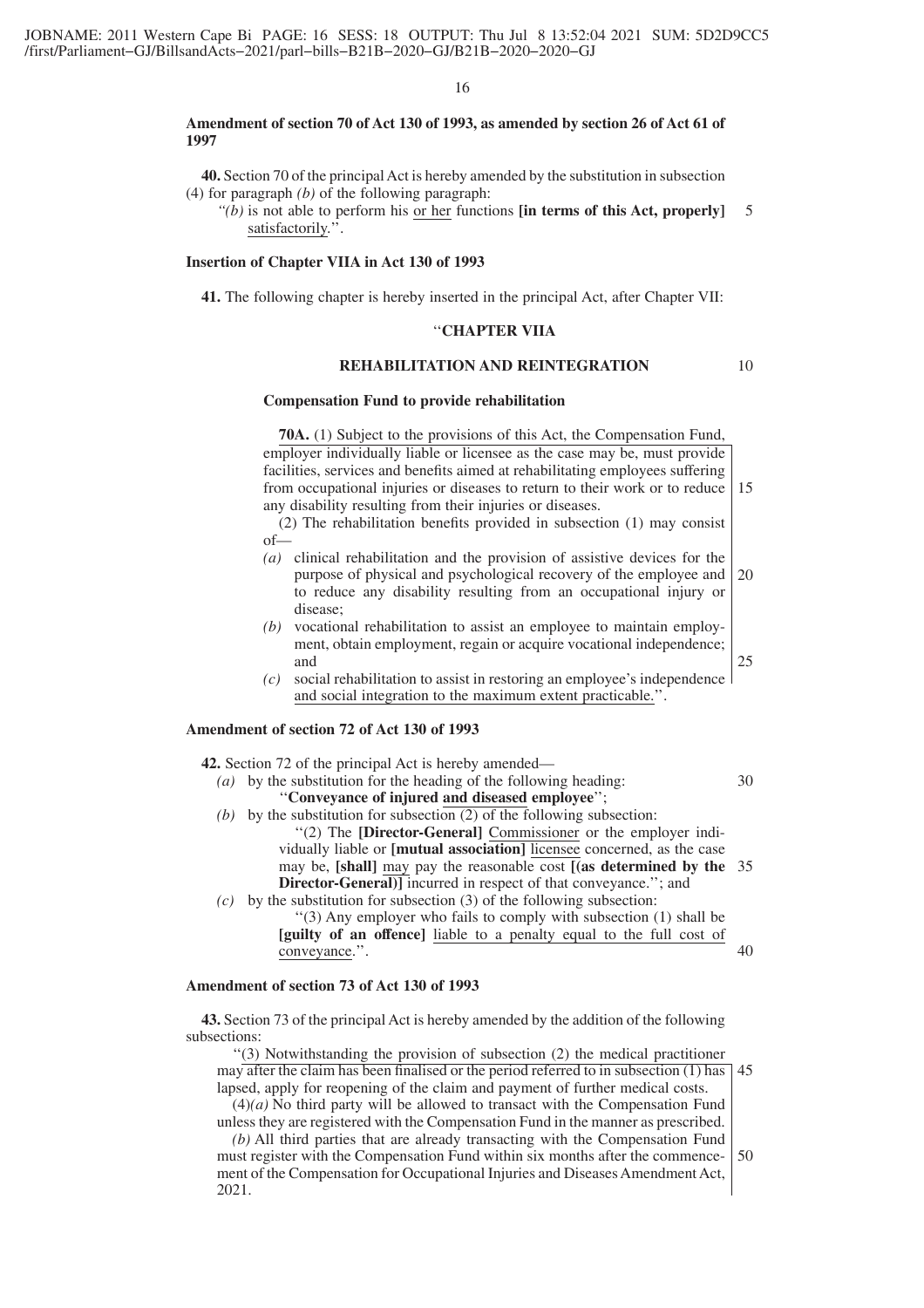(5) For the purpose of this section, a third party means any entity that transacts with the Fund with the aim of assisting either the employee, employer, medical service provider or pensioner with the processing of claims at the Compensation Fund.''.

# **Amendment of section 74 of Act 130 of 1993**

**44.** Section 74 of the principal Act is hereby amended by the substitution for subsection (5) of the following subsection:

''(5) A medical practitioner **[or chiropractor]** shall at the request of an employee or the dependant of an employee furnish such employee or dependant with a copy of the report referred to in **[subsection (1)]** this section.".

# **Amendment of section 75 of Act 130 of 1993**

**45.** Section 75 of the principal Act is hereby amended by the substitution for the heading of the following heading:

''**[Director-General] Commissioner to decide on need for, and nature and sufficiency of, medical aid**''.

#### **Amendment of section 76 of Act 130 of 1993**

**46.** Section 76 of the principal Act is hereby amended by the substitution for subsection (2) of the following subsection:

''(2) The tariff of fees for medical aid **[affecting the Medical Association of South Africa, the Chiropractic Association of South Africa and the Dental** 20 **Association of South Africa]** shall be determined after consultation with **[those associations]** the Health Professions Council of South Africa and registered Medical Associations.''.

#### **Amendment of section 78 of Act 130 of 1993**

**47.** Section 78 of the principal Act is hereby amended by the substitution in subsection 25 (2) for paragraph *(c)* of the following paragraph:

 $f'(c)$  the **[Director-General]** Commissioner may reimburse an employer who is not individually liable **[so much]** such costs out of the **[compensation fund]** Compensation Fund or reduce his or her assessment to such an extent as **[he]** the Commissioner may deem equitable.''.

30

#### **Substitution of section 79 of Act 130 of 1993**

**48.** The following section is hereby substituted for section 79 of the principal Act:

# ''**Consultation of [representative] representatives of medical authorities by [Director-General] Commissioner**

**79.** The **[Director-General]** Commissioner may consult with the **[South** 35 **African Medical and Dental]** Health Professions Council **[referred to in the Medical, Dental and Supplementary Service Act, 1974 (Act No. 56 of 1974), the Medical Association]** of South Africa, **[the Chiropractic Association of South Africa]** registered Medical Associations and any other representative medical authority concerning matters connected with 40 or arising out of the application of the provisions of this Act with regard to medical aid, and may for that purpose disclose any information relating to a matter in respect of which the views of the Health Professions Council of South Africa, the registered Medical Associations or other representative medical authority are required.''. 45

5

10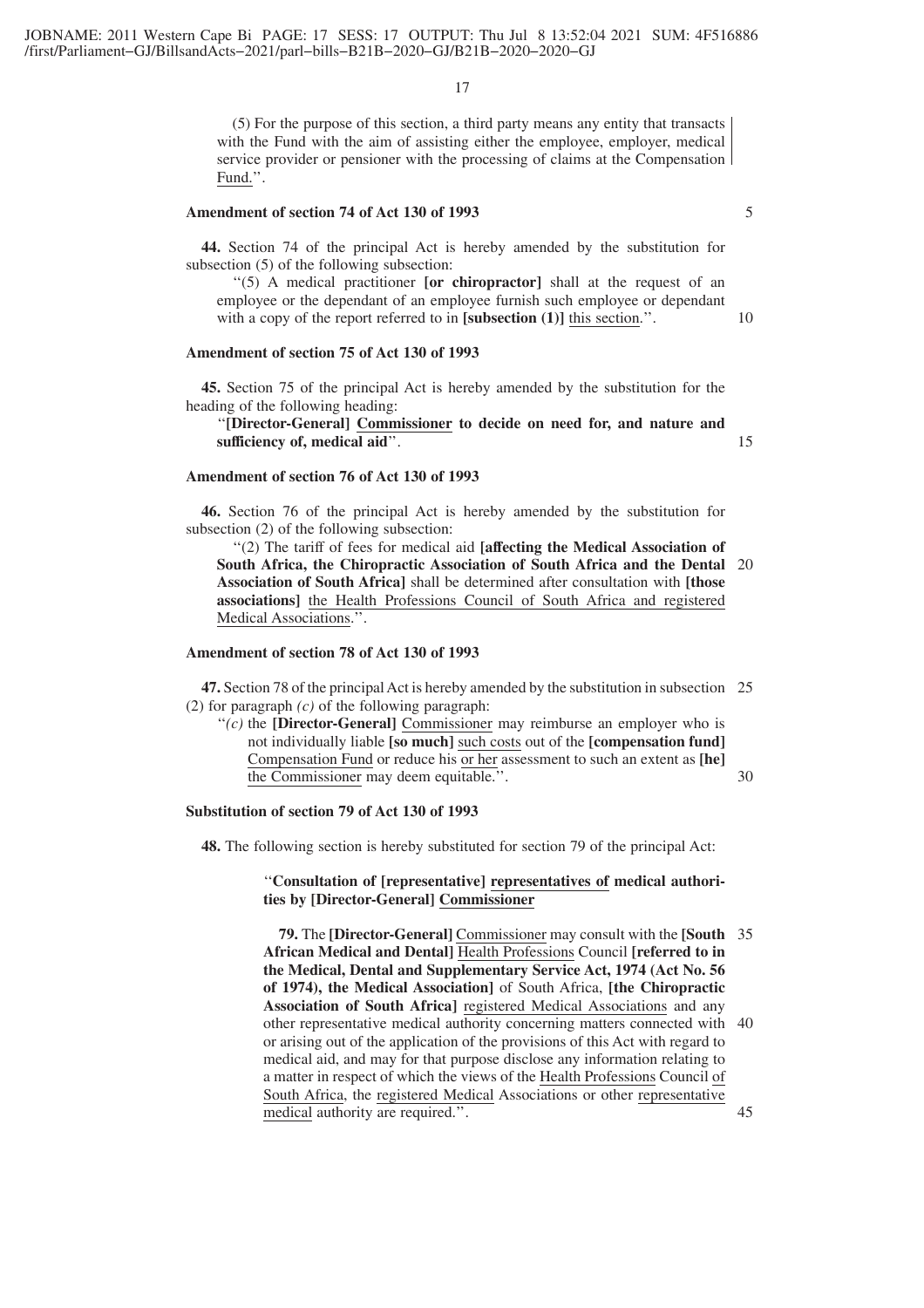#### **Amendment of section 80 of Act 130 of 1993**

**49.** Section 80 of the principal Act is hereby amended—

- *(a)* by the substitution for the heading of the following heading: ''**Employer to register with [commissioner] Compensation Fund and to furnish [him with] particulars**''; and
- *(b)* by the substitution for subsection (5) of the following subsection:

''(5) Any person not resident in the Republic or any **[body corporate]** legal person not registered in terms of any law governing the registration of **[bodies corporate]** legal persons in the Republic, and carrying on business in the Republic or engaged in, on or above the continental shelf 10 in activities in connection with surveys, research, sport, prospecting or exploitation of natural resources, and employing an employee in connection therewith, shall furnish the **[commissioner]** Commissioner with the address of his, her or its head office and the name and address of his, her or its chief officer in the Republic, and that officer shall for the 15 purposes of this Act be deemed to be the employer of the said employee.''.

# **Substitution of section 81 of Act 130 of 1993, as amended by section 28 of Act 61 of 1997**

**50.** The following section is hereby substituted for section 81 of the principal Act: 20

#### ''**Employer to keep record**

**81.** (1) An employer shall keep a register or other record of the earnings and other prescribed particulars of all **[the]** their employees, and shall at all reasonable times produce a manual or electronic form of such register or record or a microfilm or other microform reproduction thereof on demand 25 to **[an authorized]** the person referred to in section 7 and Chapter XA for inspection.

(2) An employer shall retain the register, record or reproduction referred to in subsection (1) for a period of at least **[four]** five years after the date of the last entry in that register or record.

(3) An employer who fails to comply with a provision of this section shall be guilty of an offence and be liable to a penalty not exceeding 10 per cent of actual or estimated annual assessments for the period for which the employer failed to keep the record as required by this section.

(4) **[A health and safety representative elected in terms of the** 35 **Occupational Health and Safety Act, 1993 (Act No. 85 of 1993), or the Mine Health and Safety Act, 1996 (Act No. 29 of 1996), and a trade union representative elected in terms of section 14 of the Labour Relations Act, 1995 (Act No. 66 of 1995),]** Any authorised person in terms of this Act shall have the right to inspect, and where appropriate bring to the 40 attention of the **[commissioner]** Commissioner, any register, record or document which the employer shall maintain, keep or complete in terms of this Act.''.

#### **Amendment of section 83 of Act 130 of 1993, as amended by section 30 of Act 61 of 1997** 45

**51.** Section 83 of the principal Act is hereby amended—

- *(a)* by the substitution for subsection (5) of the following subsection: ''(5) If earnings actually paid by an employer in respect of a particular period differ from the current estimated earnings shown in respect of that period in the return concerned, the **[Director-General]** Commissioner 50 shall adjust his or her assessment accordingly.''; and
- *(b)* by the substitution in subsection (6) for paragraphs*(b)* and *(c)* of the following paragraphs respectively:
	- ''*(b)* impose upon and recover from the employer a **[fine not exceeding]** penalty of 10 per cent of the amount so assessed; 55

30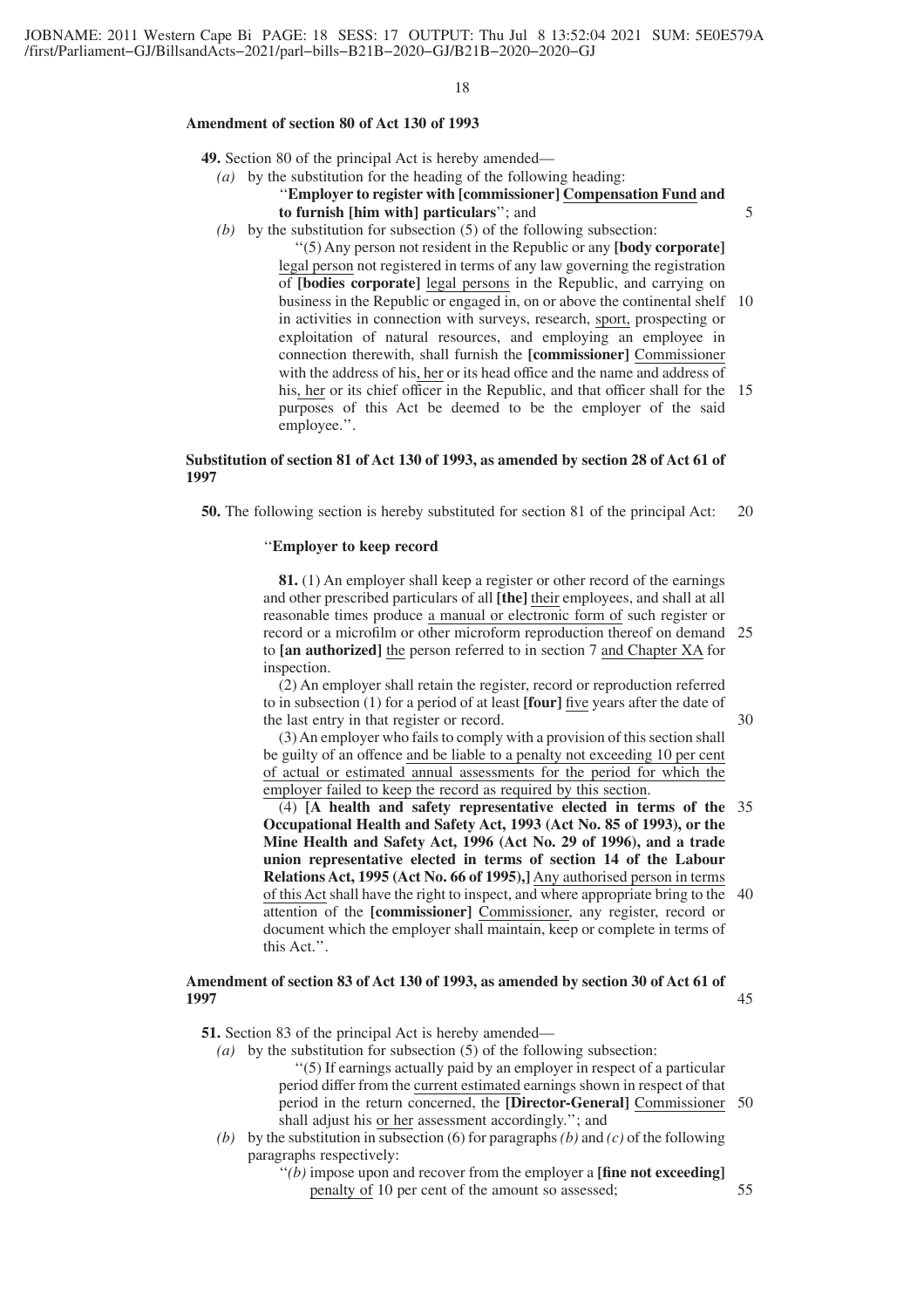*(c)* where it later appears that the actual earnings were more than the earnings estimated under paragraph *(a)*, recover the difference in the assessment from the employer, and may impose **[and recover]** a **[fine]** penalty on such difference as contemplated in paragraph *(b)*; and''.

#### **Amendment of section 85 of Act 130 of 1993**

**52.** Section 85 of the principal Act is hereby amended by the substitution for subsection (3) of the following subsection:

''(3) If the accident record of an employer during a particular period is in the opinion of the **[Director-General]** Commissioner more favourable than those of 10 employers in comparable businesses, or if the employer is participating in the rehabilitation of employees as prescribed, the **[Director-General]** Commissioner may give such employer a rebate on any assessment paid or payable by him or her.''.

#### **Substitution of section 86 of Act 130 of 1993, as amended by section 32 of Act 61 of** 15 **1997**

**53.** The following section is hereby substituted for section 86 of the principle Act:

# ''**Assessment to be paid by employer to [commissioner] Compensation Fund**

**86.** (1) An assessment shall be paid by an employer to the **[commissioner]** 20 Compensation Fund within 30 days after the date of the notice of assessment or, with the approval of the **[commissioner]** Commissioner, in such instalments and at such times and on such conditions as the **[commissioner]** Commissioner may determine.

(2) Interest is payable on an overdue assessment at a rate determined by the 25 **[Director-General]** Commissioner, which shall not exceed the prevailing standard rate of interest as defined in **[section 1 of the Exchequer Act, 1975 (Act No. 66 of 1975)]** the Prescribed Rate of Interest Act, 1975 (Act No. 55 of 1975).''.

# **Amendment of section 87 of Act 130 of 1993**

**54.** Section 87 of the principal Act is hereby amended by the substitution for subsections  $(1)$ ,  $(2)$ ,  $(3)$  and  $(4)$  of the following subsections respectively:

''(1) If an employer fails to pay an assessment in accordance with section 86, the **[Director-General]** Commissioner may impose a **[fine at the prescribed percentage]** penalty of 10 per cent of actual or estimated earnings of that year or 35 on the outstanding amount upon **[him]** such employer.

(2) *(a)* If an employer fails to comply with the provisions of section 80(1) and an employee in his or her employ meets with an accident, the **[Director-General]** Commissioner may, in addition to any other penalty to which such employer may be liable, impose a **[fine not exceeding]** penalty of the full amount of the 40 compensation payable in respect of such accident upon **[him]** such employer.

*(b)* If the **[Director-General]** Commissioner is of the opinion that such failure was not wilful or was due to some cause over which the employer had no control, or that payment of the full amount of the capitalized value of a pension payable as compensation to the employee would probably lead to the insolvency of that 45 employer or, in the case where the employer is a company, to its liquidation, the **[Director-General]** Commissioner may—

- (i) waive in whole or in part any **[fine]** penalty imposed by him or her;
- (ii) allow the employer to pay the penalty in such instalment as he or she may determine.

(3) An employer who refuses or fails to pay any assessment, instalment or **[fine]** penalty referred to in this section or any other money payable in terms of this Act, shall be **[guilty of an offence]** liable to a penalty of 10 per cent of actual or estimated earnings of that year.

30

50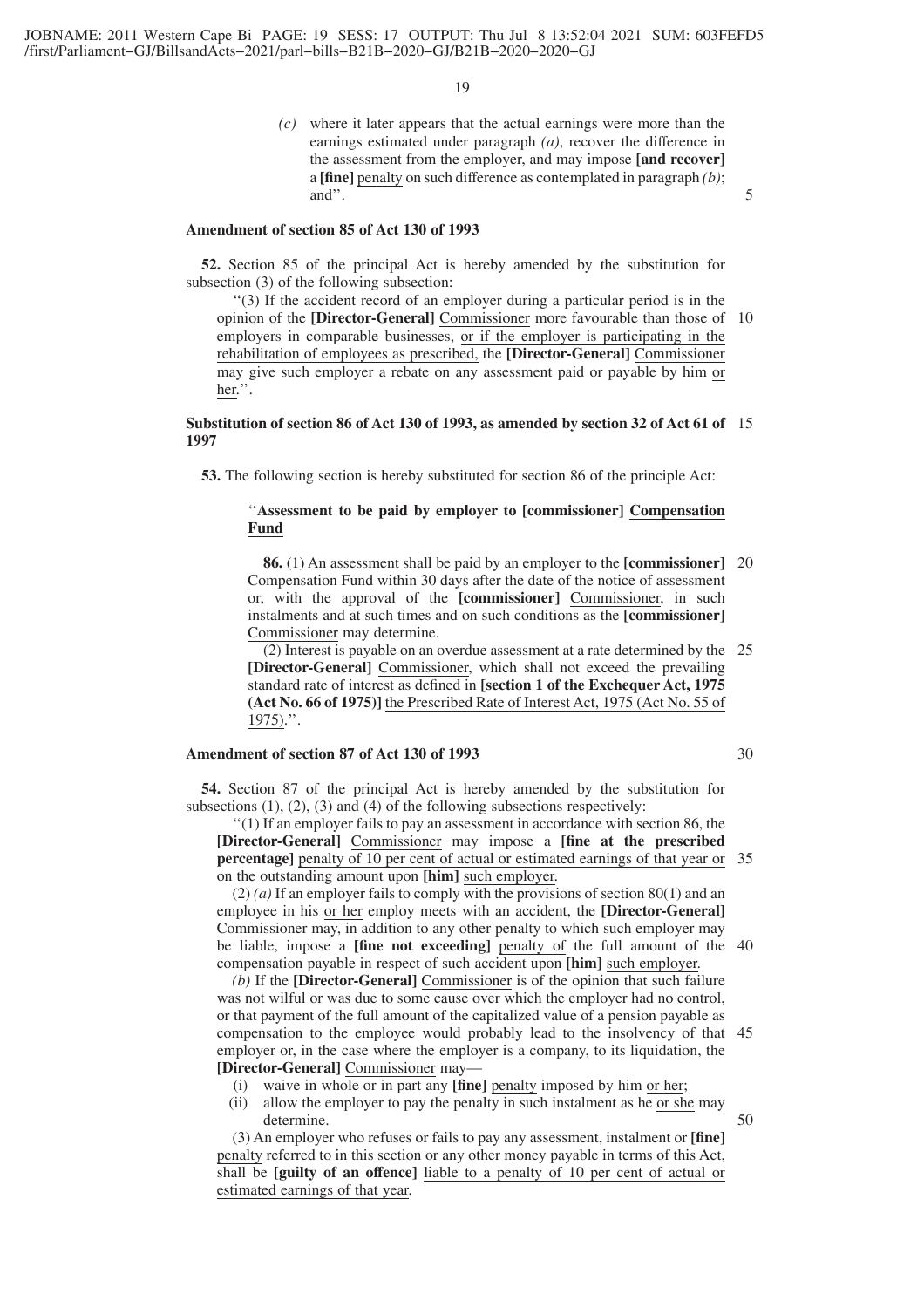(4) *(a)* If an employer fails to pay any amount due to the **[commissioner]** Commissioner, the **[commissioner]** Commissioner may **[issue an order in the prescribed form for the payment thereof]** deal with such employer's failure in terms of sections 93F and 93G.

**[***(b)* **The commissioner shall send a certified copy of the order referred to in paragraph** *(a)* **to the clerk of the magistrate's court of the district in which that employer is resident or where he has his place of business, and thereupon such order shall have the effect of a civil judgment of that magistrate's court, and the commissioner shall have all the powers of a judgment creditor.]**''. 5

# **Amendment of section 88 of Act 130 of 1993**

**55.** Section 88 of the principal Act is hereby amended—

# *(a)* by the substitution for the heading of the following heading:

# ''**Contributions by employers individually liable and [mutual associations] licensee**'';

10

- *(b)* by the substitution for subsection (1) of the following subsection: ''(1) Notwithstanding any provision to the contrary contained in this Act, the employers individually liable and the **[mutual associations]** licensee shall pay annually to the **[Director-General]** Compensation Fund in such a manner and at such times as **[he]** the Director-General may determine, such portion of the expenditure incurred by **[him]** the Compensation Fund in the administration of the provisions of this Act as he or she may deem equitable.''; and 15 20
- *(c)* by the substitution in subsection (2) for paragraph *(d)* of the following paragraph:
	- ''*(d)* The employers individually liable and the **[mutual associations]** 25 licensee shall pay to the **[Director-General]** Compensation Fund, in such manner and at such times as he or she may determine, such portion of the said loss as he or she may deem equitable.''.

#### **Substitution of section 89 of Act 130 of 1993**

**56.** The following section is hereby substituted for section 89 of the principal Act: 30

#### ''**[Mandators] Contractors and [contractors] sub-contractors**

**89.** (1) *(a)* If a **[person (the mandator)]** contractor in the course of or for the purposes of his or her business enters into an agreement with **[any other person (the contractor)]** a sub-contractor for the execution by **[or under]** the **[supervision of the contractor]** sub-contractor of the whole or any part 35 of any work undertaken by the **[mandator,]** contractor, the sub-contractor shall, in respect of **[his]** its employees employed in the execution of the work concerned, register as an employer in accordance with the provisions of this Act and pay the necessary assessments.

*(b)* If a **[contractor]** sub-contractor fails **[so]** to register or pay any 40 assessment, the said employees of the **[contractor]** sub-contractor shall be deemed to be the employees of the **[mandator]** contractor, and the [**mandator**] contractor shall pay the assessments in respect of those employees.

(2) If a **[mandator]** contractor has paid an assessment or compensation 45 for which he or she would not have been liable but for the provisions of subsection (1), such **[mandator]** contractor may recover that assessment or compensation from the **[contractor]** sub-contractor.

(3) If a **[mandator]** contractor has in terms of this section paid an assessment **[or compensation]** to the **[commissioner, he]** Compensation Fund, the contractor may set off the amount so paid **[by him]** against **[his]** the debt to the **[contractor]** sub-contractor. 50

(4) Notwithstanding the provisions of this section, the **[Director-General]** Commissioner may recover compensation from the **[contractor]** sub-contractor instead of from the **[mandator]** contractor, and if the full 55amount cannot be recovered from the one, the shortfall can be recovered from the other.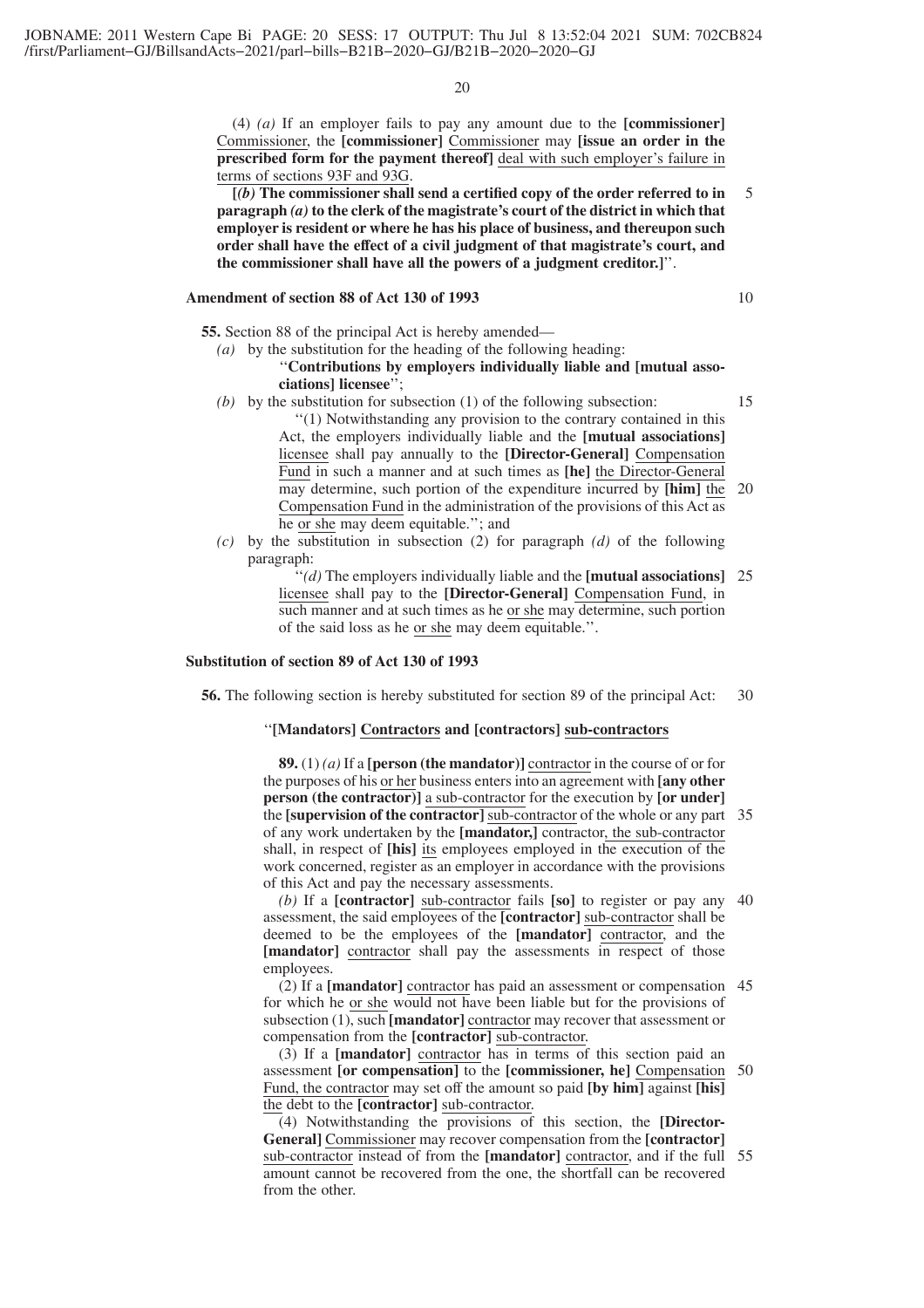(5) A **[mandator]** contractor shall not be liable in terms of this section in respect of any accident which happened at a place which is not on or about the premises on which the **[mandator]** contractor undertook to execute the work, or which is not otherwise under his control or management.''.

# **Amendment of section 90 of Act 130 of 1993**

**57.** Section 90 of the principal Act is hereby amended—

- *(a)* by the substitution for the heading of the following heading: ''**[Review] Variation of decisions by [Director-General] Commissioner**''; and
- (b) by the substitution in subsection (1) for the words preceding paragraph  $(a)$  of 10 the following words:

''The **[Director-General]** Commissioner may **[after notice, if possible, to the party concerned]** on his or her own accord, and after **[giving him an opportunity to submit representations]** notice to the affected party or on application by such party, at any time **[review]** vary any decision in 15 connection with a claim for compensation or the award of the compensation on the ground—''.

#### **Amendment of section 91 of Act 130 of 1993, as amended by section 33 of Act 61 of 1997**

**58.** Section 91 of the principal Act is hereby amended—

*(a)* by the substitution for the heading of the following heading:

''**Objections and appeal against decisions of [Director-General] Commissioner**'';

(b) by the substitution for subsection (1) of the following subsection:

''(1) Any person affected by a decision of the **[Director-General or** 25 **trade union or employers' organization of which that person was a member at the relevant time]** Commissioner may, within **[180 days]** 12 months after such decision, lodge an objection against that decision with the Commissioner in the prescribed manner.'';

*(c)* by the substitution in subsection (2) for paragraph *(a)* of the following 30 paragraph:

> ''*(a)* An objection lodged in terms of this section shall be **[considered]** heard and decided by the presiding officer assisted by **[two]** three assessors designated by **[him]** the Commissioner, of whom one shall be an assessor representing employees, **[and]** one an assessor representing 35 employers and a medical assessor.'';

- *(d)* by the deletion in subsection (2) of paragraph *(b)*;
- *(e)* by the substitution in subsection (3) for paragraph *(a)* of the following paragraph:

''*(a)* After considering an objection the presiding officer shall, provided that at least **[one]** two of the assessors, **[excluding any medical assessor,]** agrees with him or her, confirm the decision in respect of which the objection was lodged or give such other decision as he or she may deem equitable.''; 40

- *(f)* by the substitution for subsection (4) of the following subsection: ''(4) The presiding officer may in connection with proceedings in terms of this section make such order as to costs **[and the payment thereof as he may deem equitable** as contemplated in section 46(7)."; and 45
- *(g)* by the addition of the following subsection:

50

''(8) Notwithstanding the provisions of subsection (1), the Commissioner may extend the period by a further six months on good cause shown why the objection was not lodged within the prescribed period.''.

5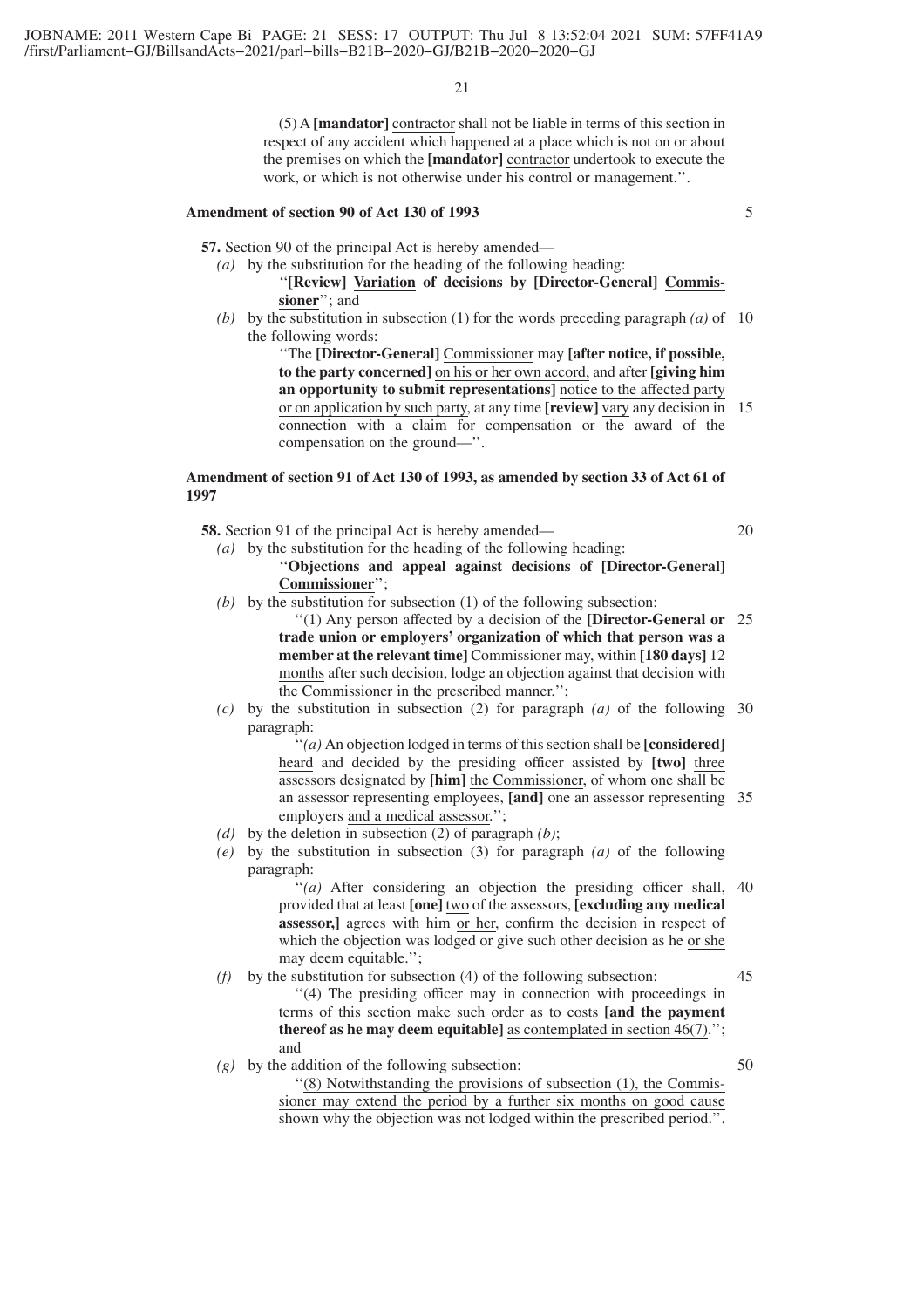#### **Insertion of chapter XA in Act 130 of 1993**

**59.** The following chapter is hereby inserted in the principal Act after Chapter X:

# ''**CHAPTER XA**

# **INSPECTION, COMPLIANCE AND ENFORCEMENT**

#### **Appointment of inspectors**

**93A.** (1) The Commissioner may appoint any person as an inspector for purposes of this Act.

(2) Any person appointed under subsection (1) shall perform the functions in terms of this Act, subject to the direction and control of the Commissioner.

(3) The Commissioner shall provide each inspector with a signed certificate in the prescribed form stating—

*(a)* that the person is an inspector;

*(b)* which legislation an inspector may monitor and enforce; and *(c)* which of the functions an inspector may perform.

15

5

10

# **Functions of inspectors**

| <b>93B.</b> (1) An inspector appointed in terms of this Act may promote, |    |
|--------------------------------------------------------------------------|----|
| monitor and enforce compliance with this Act by—                         |    |
| (a) advising employees and employers of their rights and obligations;    |    |
| $(b)$ conducting inspections to ensure compliance;                       | 20 |

- *(c)* investigating complaints made to the Commissioner;
- *(d)* issuing compliance orders; and
- *(e)* performing any other function related to their functions under this Act.

#### **Powers of entry**

**93C.** (1) An inspector may enter a home or any other place only— *(a)* with the consent of the owner or occupier; or 25

*(b)* authorised to do so in writing in terms of subsection (2).

**(2) The Labour Court may issue an authorisation contemplated in subsection (1)***(b)* only on written application and on notice by an inspector who states under oath or affirmation the reasons for the need to enter a place in order to monitor or enforce compliance with this Act. 30

**(3) If it is practical to do so, the employer and a trade union representative shall be notified that an inspector is present at a workplace and of the reason for the inspection.**

#### **Powers to question and inspect**

**93D.** (1) In order to monitor or enforce compliance with this Act, an inspector may—

- *(a)* require a person to disclose any information, either orally or in writing, and either alone or in the presence of witnesses, and require that the disclosure be made under oath or affirmation; *(b)* inspect and question any person about any record or document; *(c)* copy any record or document referred to in paragraph *(b)*, or remove them to make copies or extracts; 40
- *(d)* require a person to produce or deliver to a place specified by an inspector any record or document referred to in paragraph *(b)* for inspection; 45
- *(e)* inspect, question a person about, and if necessary remove any article, substance or machinery present at a workplace;
- *(f)* inspect or question a person about any work performed; and
- *(g)* perform any other function necessary for monitoring or enforcing compliance. 50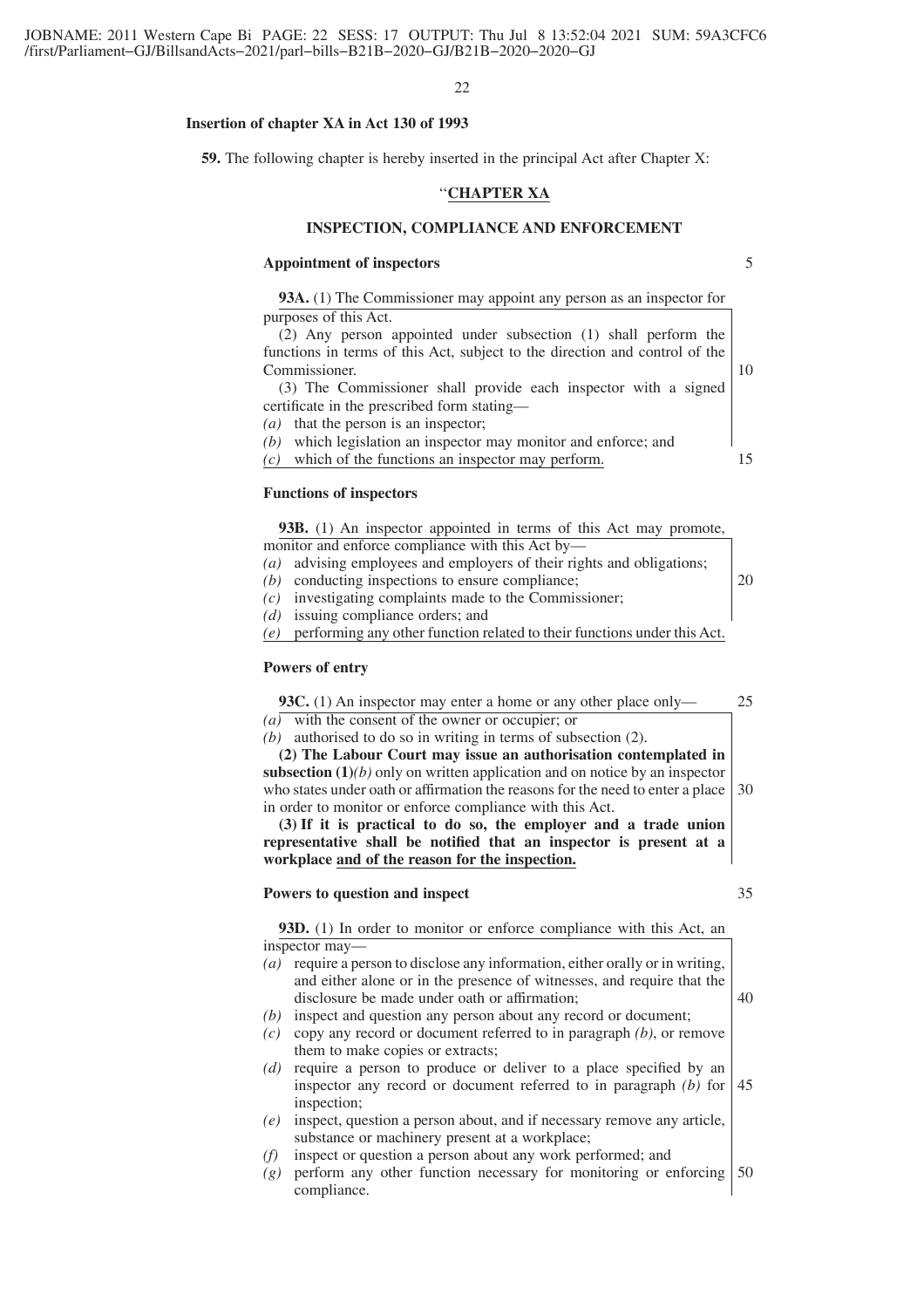(2) An inspector may be accompanied by an interpreter, a member of the South African Police Services and any other person reasonably required to assist in conducting the inspection.

(3) An inspector shall—

- *(a)* produce on request the certificate referred to in section 93A(3);
- *(b)* provide a receipt for any record, document, article, item, substance or machinery removed in terms of subsection (1)*(c)* or *(e)*; and

*(c)* return anything removed within a month.

# **Co-operation with inspectors**

**93E.** (1) Any person who is questioned by an inspector appointed in 10 terms of this Act shall answer all questions truthfully and honestly.

(2) Every employer and employee shall co-operate with the inspectors to perform functions effectively.

(3) No answer by any person to a question by an authorised person or an inspector conducting an investigation or inspection in terms of this Act may be used against that person in any criminal proceedings except proceedings in respect of a charge of perjury or making a false statement. 15

#### **Compliance orders**

**93F.** (1) An inspector who has reasonable grounds to believe that an employer has not complied with a provision of this Act may issue a 20 compliance order.

- (2) A compliance order must set out—
- *(a)* the name of the employer and the location of every workplace to which it applies;
- *(b)* any provision of this Act that the employer has not complied with, and details of the conduct constituting non-compliance; 25
- *(c)* any steps that the employer is required to take, including, if necessary, the cessation of the contravention in question and the period within which those steps must be taken; and
- *(d)* the maximum fine that may be imposed upon the employer for a failure to comply with a provision of this Act. 30

(3) An inspector shall deliver a copy of the compliance order to the employer named in it, and to each employee affected by it or, if this is impractical, a representative of the employees.

(4) An employer shall comply with the compliance order within the time 35 period stated in the order.

#### **Compliance order made order of court**

**93G.** The Commissioner may apply to the Labour Court for a compliance order to be made an order of court if the employer has not complied.''.

# **Amendment of section 97 of Act 130 of 1993, as amended by section 35 of Act 61 of 1997**

**60.** Section 97 of the principal Act is hereby amended by the addition to subsection (1) of the following paragraphs:

"(i) the rehabilitation, reintegration and return to work;

45

40

5

*(j)* the inspection, compliance and enforcement of this Act;

 $\overline{(k)}$  the determination and calculation of permanent disablement; and

*(l)* the appointment of assessors, presiding officers and interpreters.''.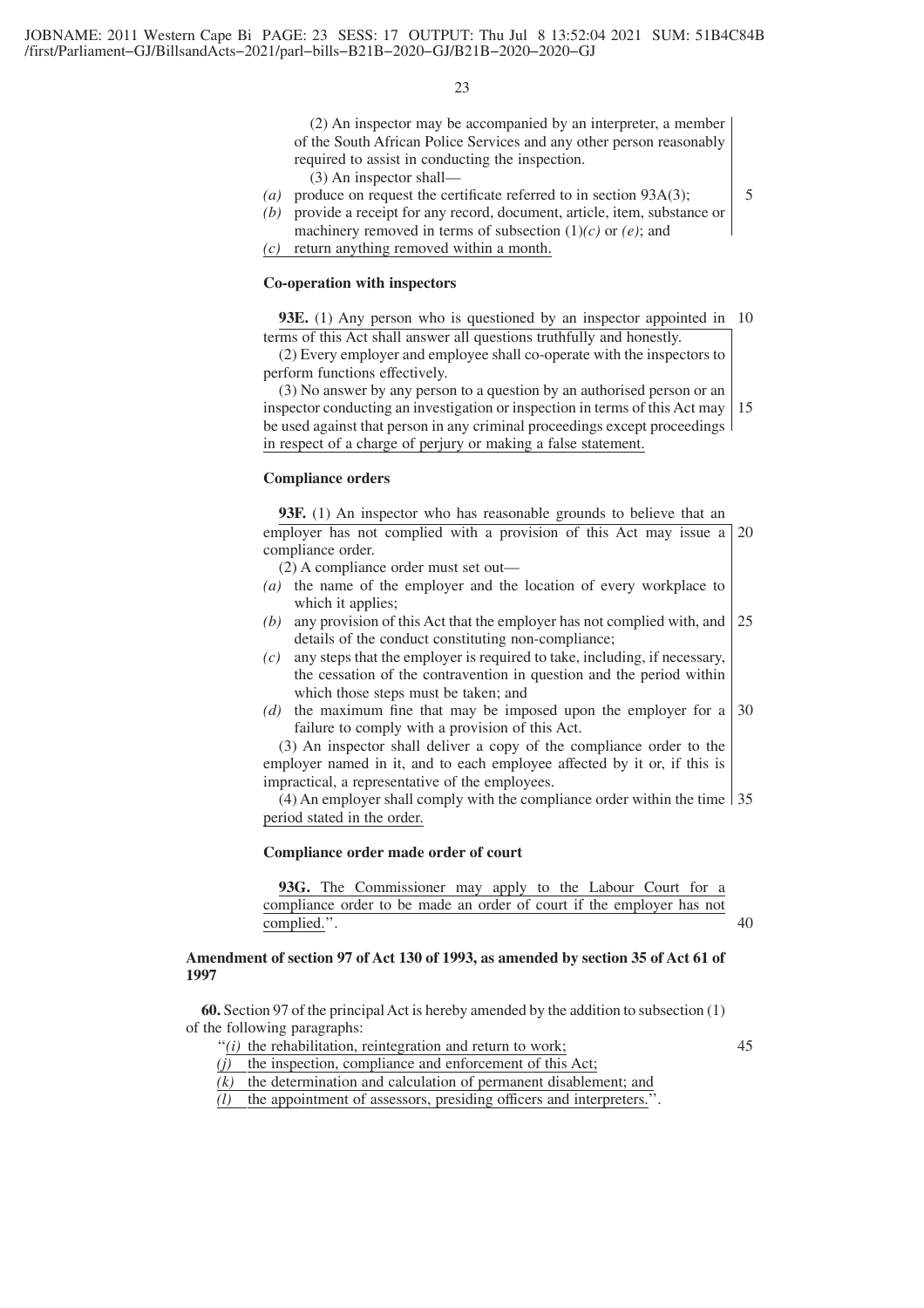# **Substitution of section 99 of Act 130 of 1993**

**61.** The following section is hereby substituted for section 99 of the principal Act:

#### ''**Penalties**

**99.** Any person who **[is convicted of an offence in terms]** does not comply with the provisions of sections 39, 40, 47, 64, 68, 81, 82 and 83 of this Act shall be liable to a **[fine, or to imprisonment for a period not exceeding one year]** penalty or penalties as specified in the said sections.". 5

#### **Substitution of certain expressions in Act 130 of 1993**

**62.** The principal Act is hereby amended—

- *(a)* by the substitution for the expression of ''airman'', wherever it occurs in the 10 Act, of the expression 'air personnel';
- *(b)* by the substitution for the expression ''commissioner'', wherever it occurs in the Act, of the word ''Commissioner'';
- *(c)* by the substitution for the expression ''compensation fund'', wherever it occurs in the Act, of the words ''Compensation Fund'';
- *(d)* by the substitution for the expression ''Director-General'', wherever it occurs, of the word ''Commissioner'', except where it occurs in the definition of ''Director-General''in section 1 and section 18, section 30, section 50, section 55 and section 69;
- *(e)* by the substitution for the expression ''provisional or local division of the 20 Supreme Court'', wherever it occurs in the Act, of the word ''Labour Court''; and
- *(f)* by the substitution for the expression ''Appellate Division of the Supreme Court'', wherever it occurs in the Act, of the word ''Labour Appeal Court''.

#### **Transitional arrangements**

**63.** (1) Domestic workers and employers must report or submit a claim in the prescribed manner within three years from the date of the commencement of the Compensation for Occupational Injuries and Diseases Amendment Act, 2021 for any accident that had occured prior to the commencement of this Act.

(2) The validity of the existing licenses issued to the Mutual Associations in terms of 30 the Act will remain effective until new agreements are entered into.

#### **Short title and commencement**

**64.** (1) This Act is called the Compensation for Occupational Injuries and Diseases Amendment Act, 2021, and takes effect on a date fixed by the President by proclamation in the *Gazette*.

(2) Different dates may be fixed under subsection (1) in respect of different provisions of this Act.

35

15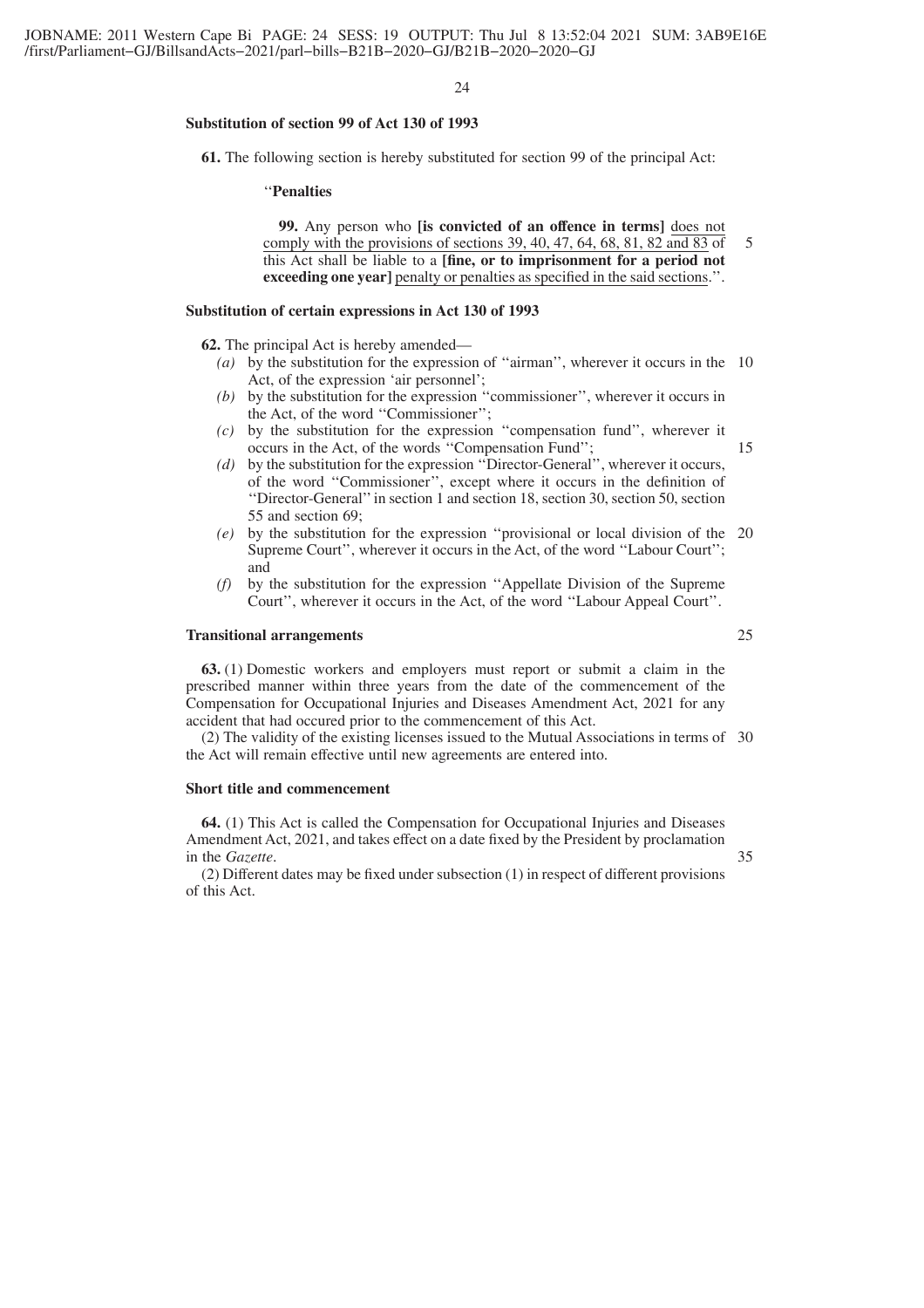# **MEMORANDUM ON THE OBJECTS OF THE COMPENSATION FOR OCCUPATIONAL INJURIES AND DISEASES AMENDMENT BILL, 2020**

# **1. PURPOSE**

- 1.1 The Compensation for Occupational Injuries and Diseases Amendment Bill, 2020 (''the Bill''), seeks to amend the Compensation Injuries and Diseases Act 1993 (Act No. 130 of 1993) (''the Act'').
- 1.2 The amendments seek to—
	- *(a)* extend the coverage for occupational injuries and diseases to previously excluded vulnerable workers as well as the improvement of compensation benefits to employees;
	- *(b)* link to key target Chapters 10 and 11 of the National Development Plan 2030;
	- *(c)* align the Act with the requirements of other legislation and to remove ambiguities on some of the provisions of the Act;
	- *(d)* empower the National Economic Development and Labour Council to nominate persons from whom members of the Board, may be appointed by the Minister to represent the interests of organised business, organised labour and the State;
	- *(e)* provide for the term of office of a Board Member to be limited to two terms;
	- *(f)* provide for the disqualification from membership of Board Members, resignation and removal from office; and
	- *(g)* introduce rehabilitation, reintegration and return to work in order to address the tendency of some employers to dismiss employees on the basis of occupational injuries or diseases.

# **2. CLAUSE BY CLAUSE ANALYSIS**

# **2.1 Clause 1**

Clause 1 seeks to amend section 1 of the Act to—

- *(a)* amend the definition of ''assessment'' by linking assessment of employees to the new section that requires employee rehabilitation after an injury on duty;
- *(b)* amend the definition of ''dependant of an employee'' to include life partner of the employee in the definition and to limit the age of children who are able to claim dependant benefits to 25 years;
- *(c)* amend the definition of ''earnings''to link it to the Income Tax Act, 1962 (Act No. 58 of 1962);
- *(d)* amend the definition of ''employee''to remove the exclusion of domestic employees from the definition which seeks to solve the unfair problem of excluding domestic workers from the protection of the Act; and
- *(e)* insert a definition for ''rehabilitation'' of workers to facilitate their reintegration and return to work after injuries or diseases.

#### **2.2 Clause 2**

Clause 2 seeks to amend section 4 by inserting an additional function for the Commissioner in dealing with claims and to enable the Commissioner to introduce forms that are needed to claim for compensation.

#### **2.3 Clauses 3, 5 and 6**

Clause 3 seeks to amend section 11 by substituting subsection (1) to make it clear that the chairperson of the Board must be independent and that the Board Members must be appointed through a transparent NEDLAC process. Clauses 5 and 6 prescribes the term of office of the Board, the disqualification of Board members and the resignation and removal of a member of the Board from office.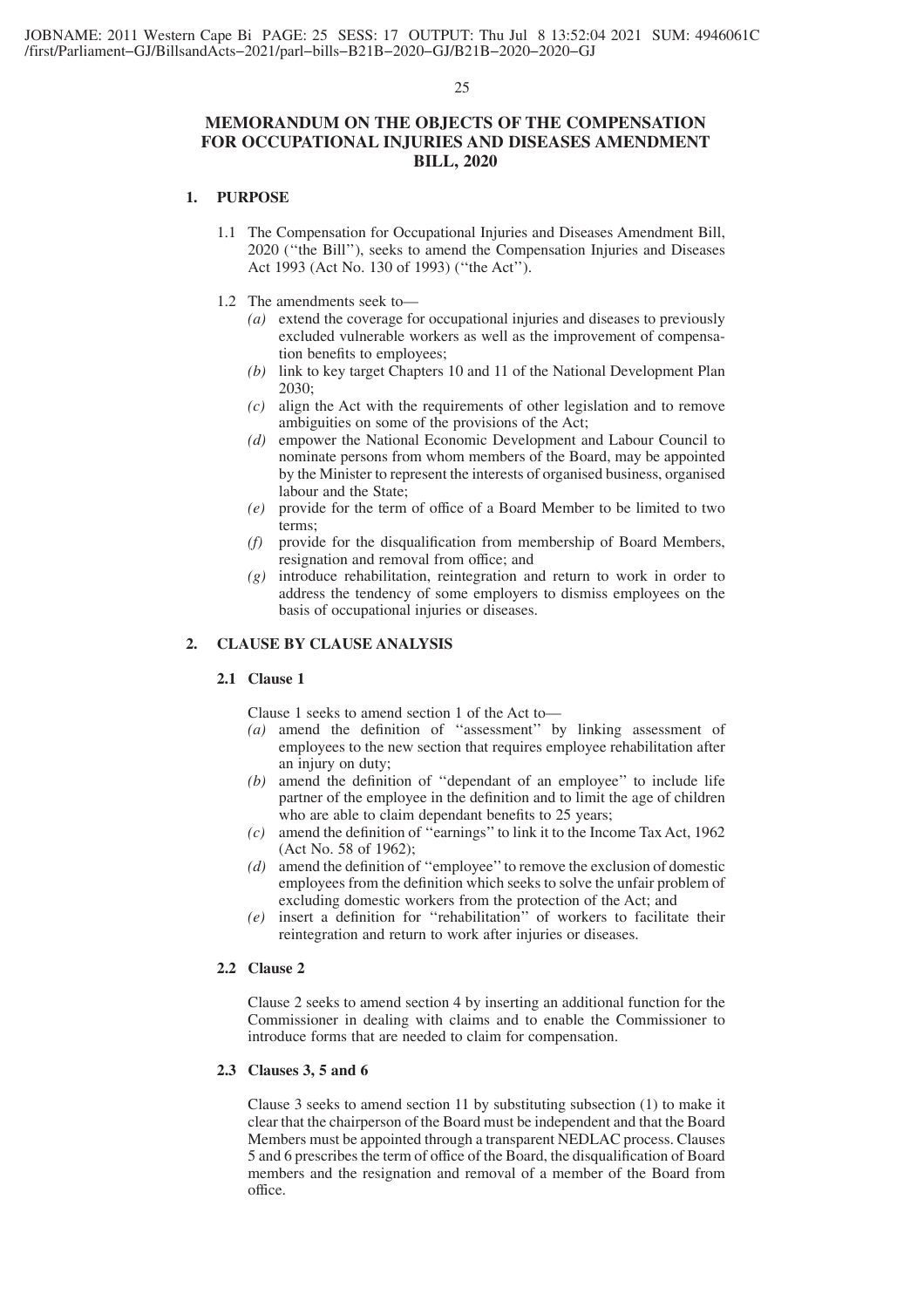#### **2.4 Clause 8**

This clause seeks to amend section 16 of the Act by adding a subsection to enable the payment of cost for rehabilitation and payment of Board members, the Commissioner and staff from the budget of the Compensation Fund.

# **2.5 Clause 12**

Cause 12 seeks to amend section 22 by adding an additional subsection that clarifies when conveyance commences and ceases. This will eliminate unnecessary disputes on claims.

# **2.6 Clause 16**

Clause 16 seeks to amend section 30 of the Act by substituting mutual associations with licensees.

#### **2.7 Clause 18**

Clause 18 seeks to amend section 36 of the Act in order to exclude employees involved in an accident on a public road. These employees will be entitled to claim from the Road Accident Fund. This will assist to avoid double dipping.

### **2.8 Clause 21**

Clause 21 seeks to amend section 41 of the Act by inserting a subsection to provide for employees who independently obtain a medical report a right to claim for a refund from the Commissioner for the cost of such medical report.

#### **2.9 Clause 30**

Clause 30 seeks to amend section 49 to provide for the review of pension claims every 24 months for reassessing permanent disablement. It further clarifies the date on which a pension shall commence. There are current pension cases where the pensioners have fully recovered from their permanent disablement but continue to receive a monthly pension. Some of them are even engaged in active gainful employment.

# **2.10 Clause 41**

Clause 41 seeks to insert Chapter VIIA in the Act in order to provide for the rehabilitation, reintegration and return to work, in order to address the tendency of some employers to dismiss employees on the basis of occupational injuries and diseases. Chapter VIIA seeks to introduce the concept of a multi-disciplinary employee-based process of rehabilitation and reintegration of injured employees or employees who contracted occupational diseases. This means an employer must exhaust all rehabilitation and reintegration processes before laying off an employee. Employers will be incentivised for full compliance with the provisions of this chapter by way of rebates on their annual assessments.

# **2.11 Clause 43**

Clause 43 seeks to amend section 73 of the Act to expressly provide for the reopening of the claims after the expiry of two years from the date of accident. Clause 43 also seeks to provide that only Third Parties who are registered with the compensation will be allowed to transact with the Fund.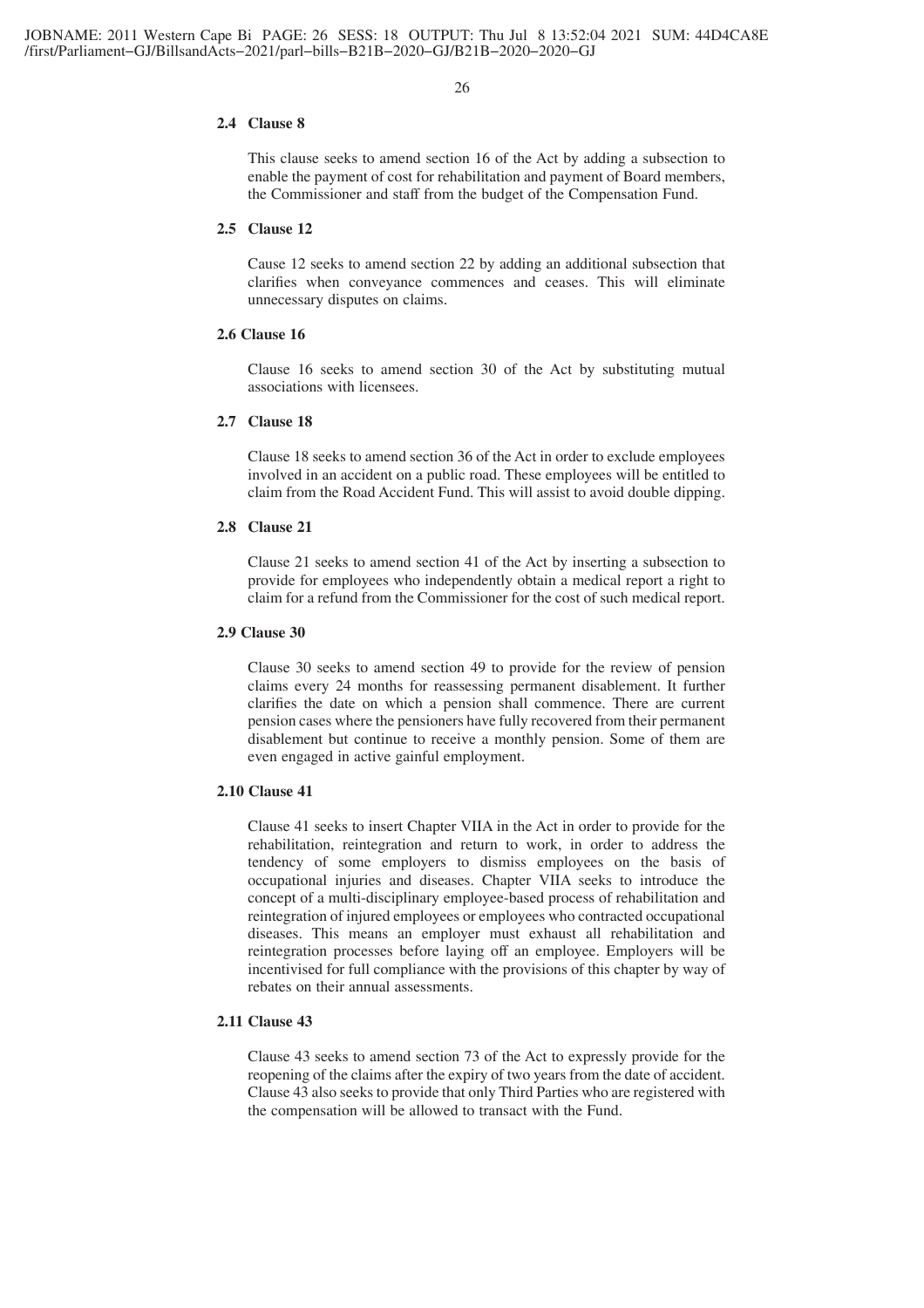# **2.12 Clause 57**

This clause seeks to amend section 90 of the Act to provide for the variation of decisions. The word ''review'' has been substituted with the word "variation" in order to distinguish the internal review process under this section from the judicial review and to align it with the Labour Relations Act, 1995 (Act No. 66 of 1995).

#### **2.13 Clause 59**

Clause 59 seeks to insert Chapter XA to ensure compliance with the Act by providing for the appointment of inspectors who will specifically deal with all non-compliance issues. Inspectors will have the power to inspect and issue compliance orders, which will eventually be made orders of court.

# **2.14 Clause 60**

Clause 60 seeks to amend section 97 to authorise the Minister to make regulations regarding the following additional matters:

- Rehabilitation, reintegration and return to work;
- inspections, compliance and enforcements;
- determination and calculation of permanent disablement; and
- appointment of assessors, presiding officers and interpreters.

#### **2.15 Clause 61**

Clause 61 seeks to amend section 99 by proposing to substitute offences for fines and penalties in the following sections: 39, 40, 47, 64, 68, 81, 82 and 83.

# **4. IMPLICATIONS FOR PROVINCES**

None

# **5. FINANCIAL IMPLICATIONS FOR STATE**

The costs for the implementation of the Amendment Act are budgeted for through annual assessments levied on the employers in terms of section 83 of the Act.

# **6. PARLIAMENTARY PROCEDURE**

- 6.1 The State Law Advisers and the Department of Employment and Labour are of the opinion that the Bill should be dealt with in accordance with the procedure set out in section 75 of the Constitution, since it contains no provisions to which the procedure set out in section 74 or 76 of the Constitution applies. Section 75 of the Constitution sets out a procedure to be followed when the National Assembly passes a Bill other than a Bill to which the procedure set out in section 74 or 76 of the Constitution applies.
- 6.2 The Constitution regulates the manner in which legislation may be enacted by Parliament. It prescribes different procedures for different kinds of Bills. The Constitution distinguishes between four categories of Bills, as follows: Bills amending the Constitution (section 74); ordinary Bills not affecting provinces (section 75); ordinary Bills affecting provinces (section 76); and Money Bills (section 77). A Bill must be correctly classified or tagged, otherwise it would be constitutionally invalid.